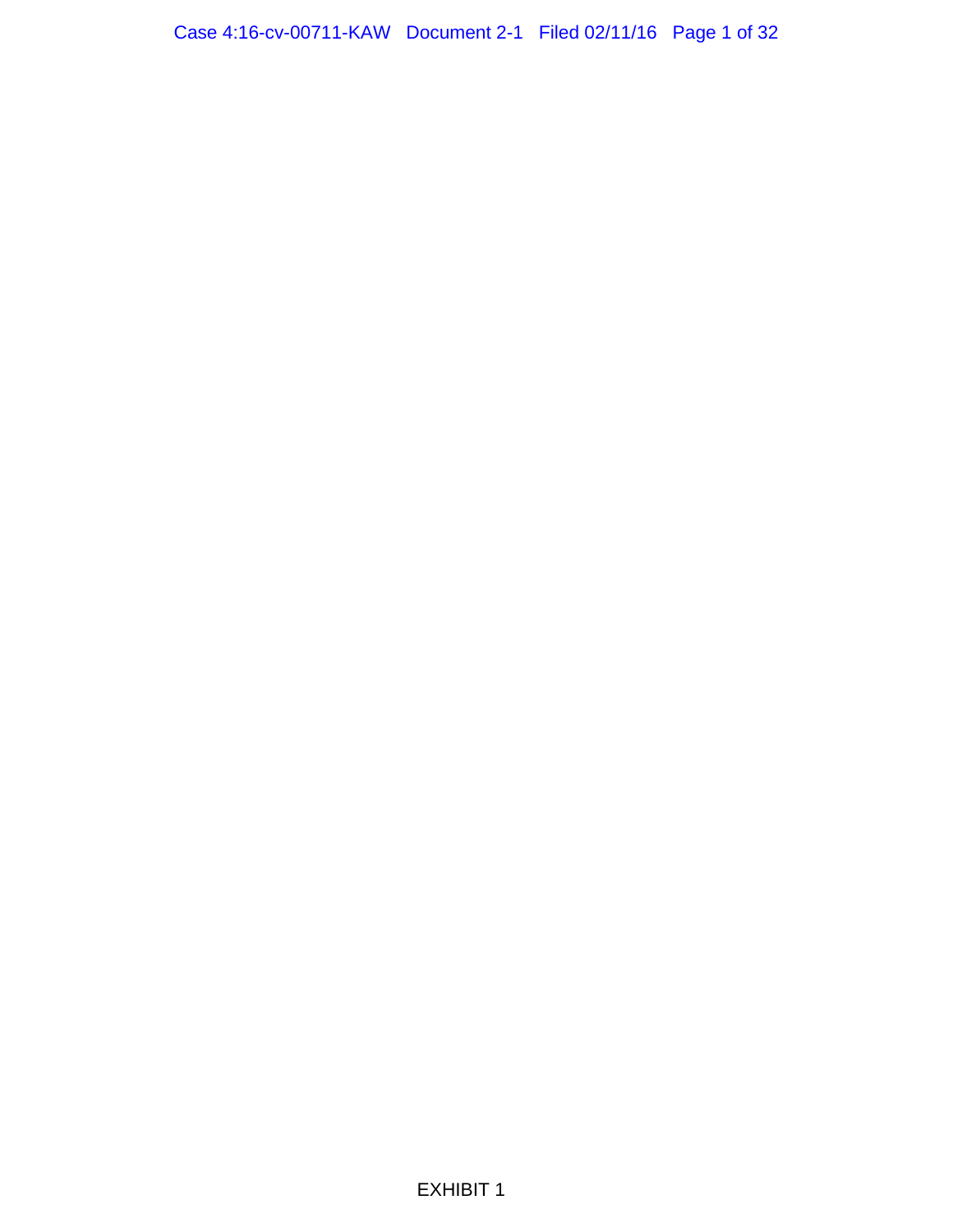| Case 4:16-cv-00711-KAW Document 2-1 Filed 02/11/16 Page 2 of 32                                                                                                                                                           |                                                                                                                                                                                                                                                                                                            |
|---------------------------------------------------------------------------------------------------------------------------------------------------------------------------------------------------------------------------|------------------------------------------------------------------------------------------------------------------------------------------------------------------------------------------------------------------------------------------------------------------------------------------------------------|
| THE LAW OFFICE OF<br>PAUL K. JOSEPH, PC<br>PAUL K. JOSEPH (287057)<br>paul@pauljosephlaw.com<br>4125 W. Pt. Loma Blvd. No. 206<br>San Diego, CA 92110<br>Phone: (619) 767-0356<br>Fax: (619) 331-2943                     | FILED<br>2016 JAN -8 $\triangle$ 10: 11<br>BY CERTIFICATION WEBFR                                                                                                                                                                                                                                          |
| THE LAW OFFICE OF<br><b>JACK FITZGERALD, PC</b><br>JACK FITZGERALD (SBN 257370)<br>jack@jackfitzgeraldlaw.com<br>TREVOR M. FLYNN (SBN 253362)<br>trevor@jackfitzgeraldlaw.com                                             |                                                                                                                                                                                                                                                                                                            |
| MELANIE PERSINGER (SBN 275423)<br>melanie@jackfitzgeraldlaw.com<br><b>Hillcrest Professional Building</b><br>3636 Fourth Avenue, Suite 202<br>San Diego, California 92103<br>Phone: (619) 692-3840<br>Fax: (619) 362-9555 | PER LOCAL RULE 5 THIS<br>CASE IS ASSIGNED TO<br>DEPT                                                                                                                                                                                                                                                       |
| <b>Counsel for Plaintiff and the Proposed Class</b><br><b>SUPERIOR COURT OF THE STATE OF CALIFORNIA</b>                                                                                                                   | COUNTY OF CONTRA COSTAG - 00014                                                                                                                                                                                                                                                                            |
| PRESTON JONES, on behalf of himself, all<br>others similarly situated, and the general<br>public,<br>Plaintiff,<br>V.<br>NUTIVA, INC.,<br>Defendant.                                                                      | Case No:<br><b>CLASS ACTION</b><br><b>COMPLAINT FOR:</b><br><b>VIOLATIONS OF CAL. BUS. &amp;</b><br>PROF. CODE §§17200 et seq.; CAL.<br>BUS. & PROF. CODE §§17500 et seq.;<br>CAL. CIV. CODE §§ 1750 et seq.; and<br><b>BREACH OF EXPRESS &amp; IMPLIED</b><br><b>WARRANTIES.</b><br>DEMAND FOR JURY TRIAL |
|                                                                                                                                                                                                                           | <b>SYFAX</b>                                                                                                                                                                                                                                                                                               |
| Jones v. Nutiva, Inc.<br><b>CLASS ACTION COMPLAINT</b>                                                                                                                                                                    |                                                                                                                                                                                                                                                                                                            |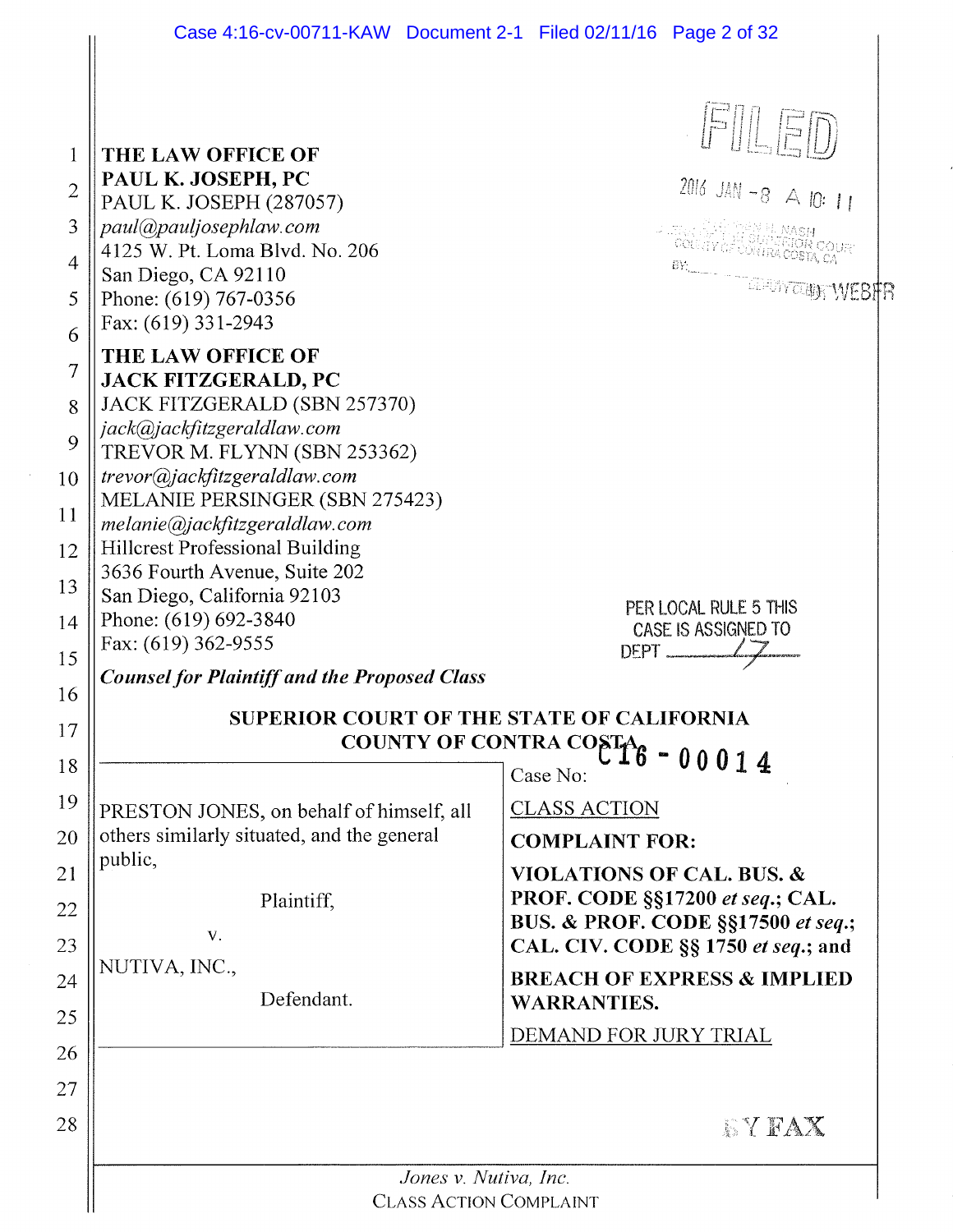2 3 4 Plaintiff Preston Jones, on behalf of himself, all others similarly situated, and the general public, by and through his undersigned counsel, hereby sues defendant Nutiva, Inc., and alleges the following upon his own knowledge, or where he lacks personal knowledge, upon information and belief, including through the investigation of his counsel.

### **INTRODUCTION**

6 7 8 9 1. Nutiva misleadingly markets various coconut oil products as both inherently healthy, and as a healthy alternative to butter and other oils, despite that coconut oil is actually inherently *unhealthy*, and a *less healthy* option to these alternatives. Nutiva's coconut oil labeling and advertising also violates several federal and California state food regulations.

10 11 12 13 14 15 16 2. Plaintiff relied upon Nutiva's misleading and unlawful claims when purchasing Nutiva coconut oil, and was damaged as a result. He brings this action on behalf of himself, all others similarly situated, and the general public, alleging violations of the California Consumer Legal Remedies Act, Cal. Civ. Code §§ 1750 *et seq*. ("CLRA"), Unfair Competition Law, Cal. Bus. & Prof. Code §§ 17200 *et seq*. ("UCL"), and False Advertising Law, *id.* §§ 17500 *et seq*. ("FAL"). Plaintiff further alleges that Nutiva breached express and implied warranties under state law.

17 18 19 20 21 3. Plaintiff seeks an order, *inter alia*, compelling Nutiva to (a) cease marketing its coconut oil products using the misleading and unlawful tactics complained of herein, (b) destroy all misleading, deceptive, and unlawful materials, (c) conduct a corrective advertising campaign, (d) restore the amounts by which it has been unjustly enriched, and (e) pay restitution, damages, and punitive damages as allowed by law.

### **PARTIES**

4. Plaintiff Preston Jones is a resident of Virginia Beach, Virginia.

5. Defendant Nutiva, Inc. is a California Corporation with its principal place of business at 213 W. Cutting Boulevard, Richmond, California 94804.

28

22

23

1

5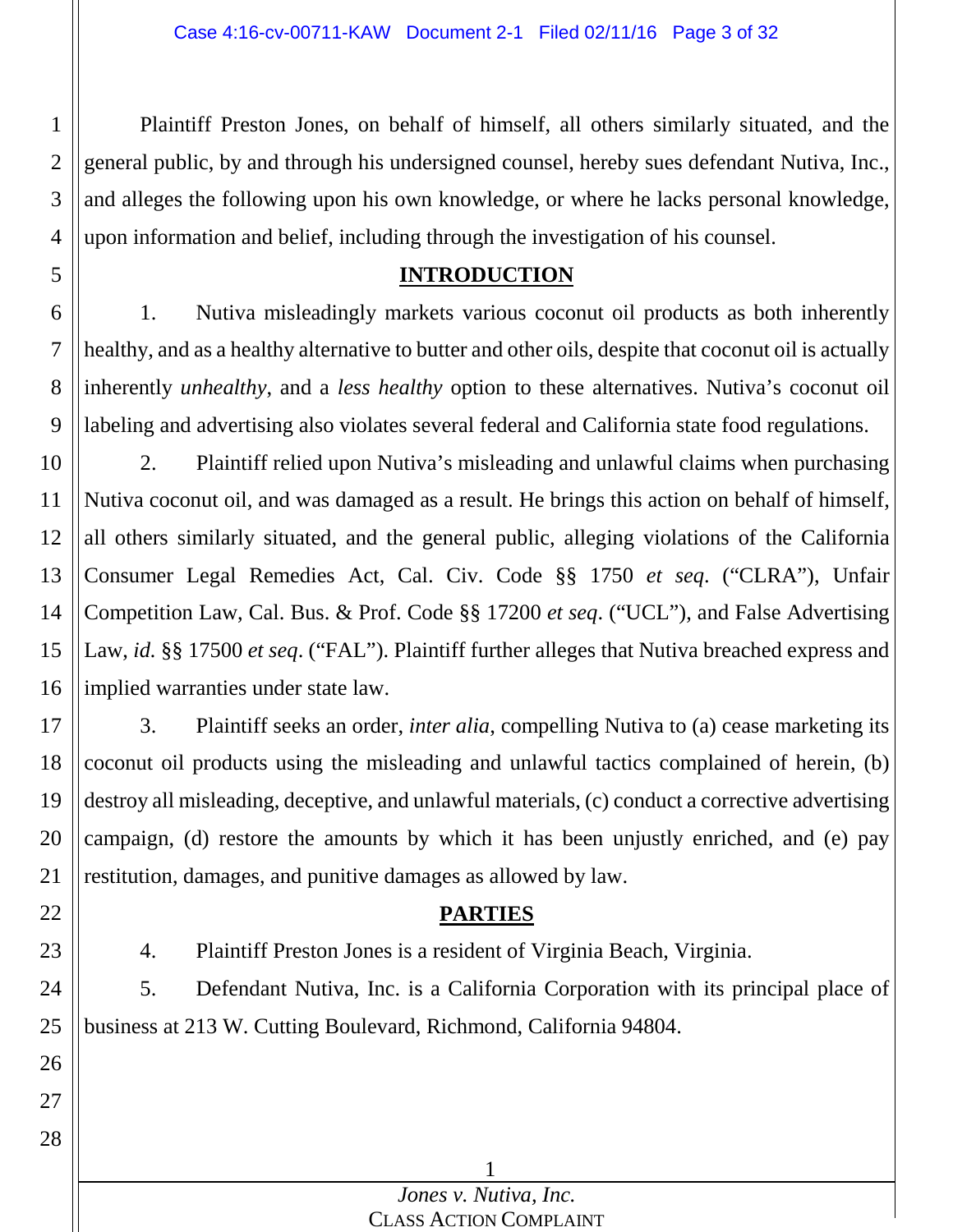### **JURISDICTION & VENUE**

3 4 6. The California Superior Court has jurisdiction over this matter as a result of defendant's violations of the California Business and Professions Code, California Civil Code, and California common law principles.

5 6 7 7. The aggregate monetary damages and restitution sought herein exceed the minimum jurisdictional limits for the Superior Court and will be established at trial, according to proof.

8 9 10 8. The California Superior Court also has jurisdiction in this matter because there is no federal question at issue, as the issues herein are based solely on California statutes and law.

11 12 13 9. The Court has personal jurisdiction over Nutiva because it is headquartered in California, has its principal place of business in California, and has purposely availed itself of the benefits and privileges of conducting business activities within California.

14 15 16 10. Venue is proper in Contra Costa County because Nutiva resides in Richmond, California, and a substantial part of the events or omissions giving rise to the claims occurred in Richmond.

### **FACTS**

#### 18 19 **I. Saturated Fat Consumption Increases the Risk of Cardiovascular Heart Disease and Other Morbidity**

A. **The Role of Cholesterol in the Human Body**

21 22 23 24 25 11. Cholesterol is a waxy, fat-like substance found in the body's cell walls. The body uses cholesterol to make hormones, bile acids, vitamin D, and other substances. The body synthesizes all the cholesterol it needs, which circulates in the bloodstream in packages called lipoproteins, of which there are two main kinds—low density lipoproteins, or LDL cholesterol, and high density lipoproteins, or HDL cholesterol.

26 27 12. LDL cholesterol is sometimes called "bad" cholesterol because it carries cholesterol to tissues, including the arteries. Most cholesterol in the blood is LDL cholesterol.

> $\mathfrak{D}$ *Jones v. Nutiva, Inc.* CLASS ACTION COMPLAINT

1 2

17

20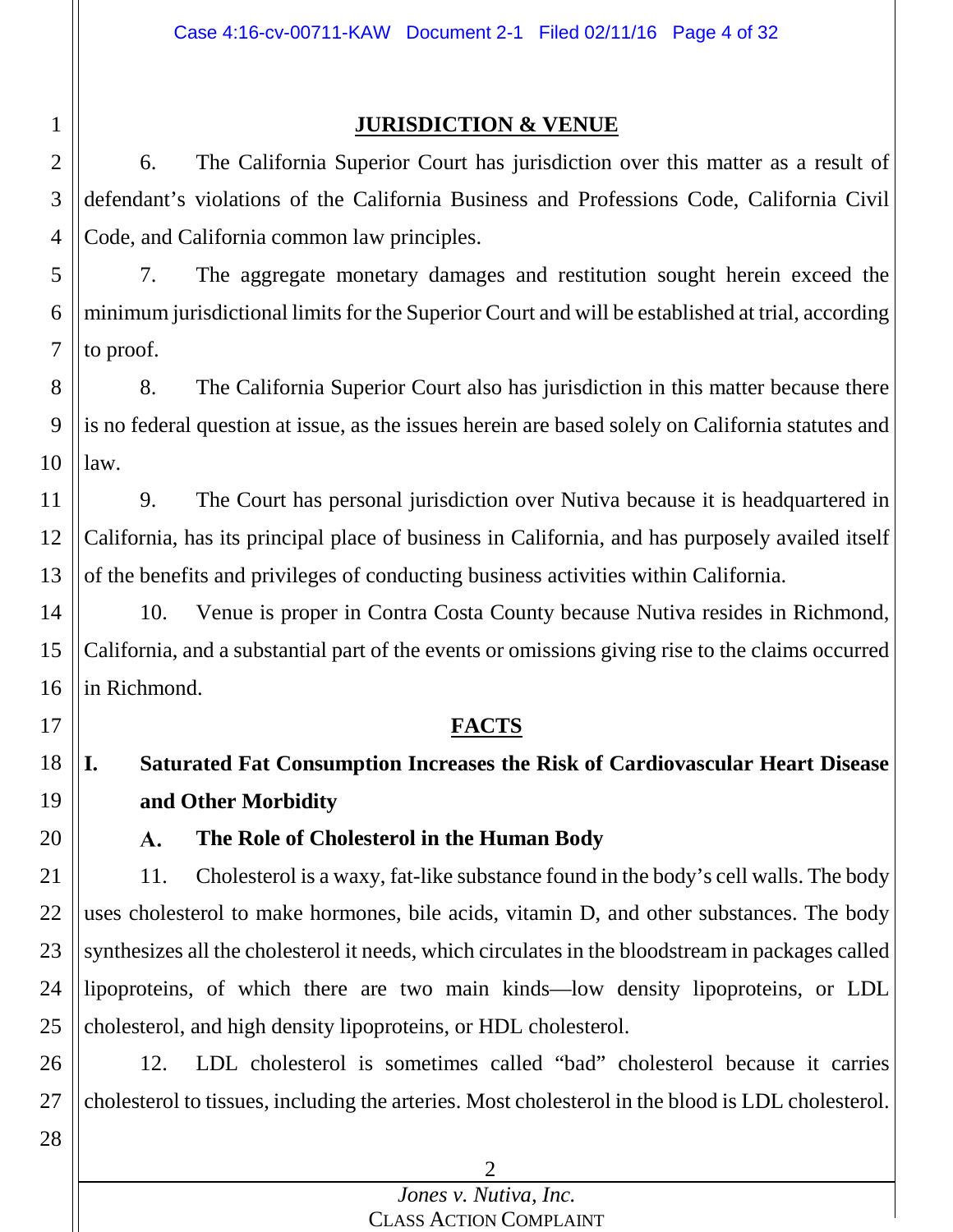Case 4:16-cv-00711-KAW Document 2-1 Filed 02/11/16 Page 5 of 32

1 2 13. HDL cholesterol is sometimes called "good" cholesterol because it takes excess cholesterol away from tissues to the liver, where it is removed from the body.

**B.** 

3

4

<span id="page-4-2"></span>**High Total and LDL Blood Cholesterol Levels are Associated with Increased Risk of Morbidity, Including Coronary Heart Disease and Stroke**

5 6 7 14. Total and LDL cholesterol blood levels are two of the most important risk factors in predicting coronary heart disease (CHD), with higher total and LDL cholesterol levels associated with increased risk of CHD. [1](#page-4-0)

8 9 10 11 12 15. High LDL cholesterol levels are dangerous because "[e]levated blood LDL cholesterol increases atherosclerotic lipid accumulation in blood vessels."[2](#page-4-1) That is, if there is too much cholesterol in the blood, some of the excess may become trapped along artery walls. Built up formations of cholesterol on arteries and blood vessels are called plaque. Plaque narrows vessels and makes them less flexible, a condition called atherosclerosis.

13 14 16. This process can happen to the coronary arteries in the heart and restricts the provision of oxygen and nutrients to the heart, causing chest pain or angina.

15 16 17. When atherosclerosis affects the coronary arteries, the condition is called coronary heart disease.

17 18 19 18. Cholesterol-rich plaques can also burst, causing a blood clot to form over the plaque, blocking blood flow through arteries, which in turn can cause an often-deadly or debilitating heart attack or stroke.

20

<span id="page-4-1"></span>25 26 27 <sup>2</sup> USDA Center for Nutrition Policy and Promotion, *Dietary Saturated Fat and Cardiovascular Health: A Review of the Evidence*, Nutrition Insight 44 (July 2011) [hereinafter, "USDA, Review of the Evidence"], *available at* http://www.cnpp.usda.gov/sites/default/files/nutrition\_insights\_uploads/Insight44.pdf.

28

# 3

<span id="page-4-0"></span><sup>21</sup> 22 23 24 1 *See*, *e.g.*, Dr. Dustin Randolph, *Coconut Oil Increases Cardiovascular Disease Risk and Possible Death Due to Heart Attacks and Stroke* (Sept. 19, 2015) ("Heart attack and stroke risk can be largely predicted based on total and LDL cholesterol levels in people" because "as cholesterol levels increase so does one's risk of symptomatic and deadly heart disease."), *available at* http://www.pursueahealthyyou.com/2015/04/coconut-oil-increasescardiovascular.html.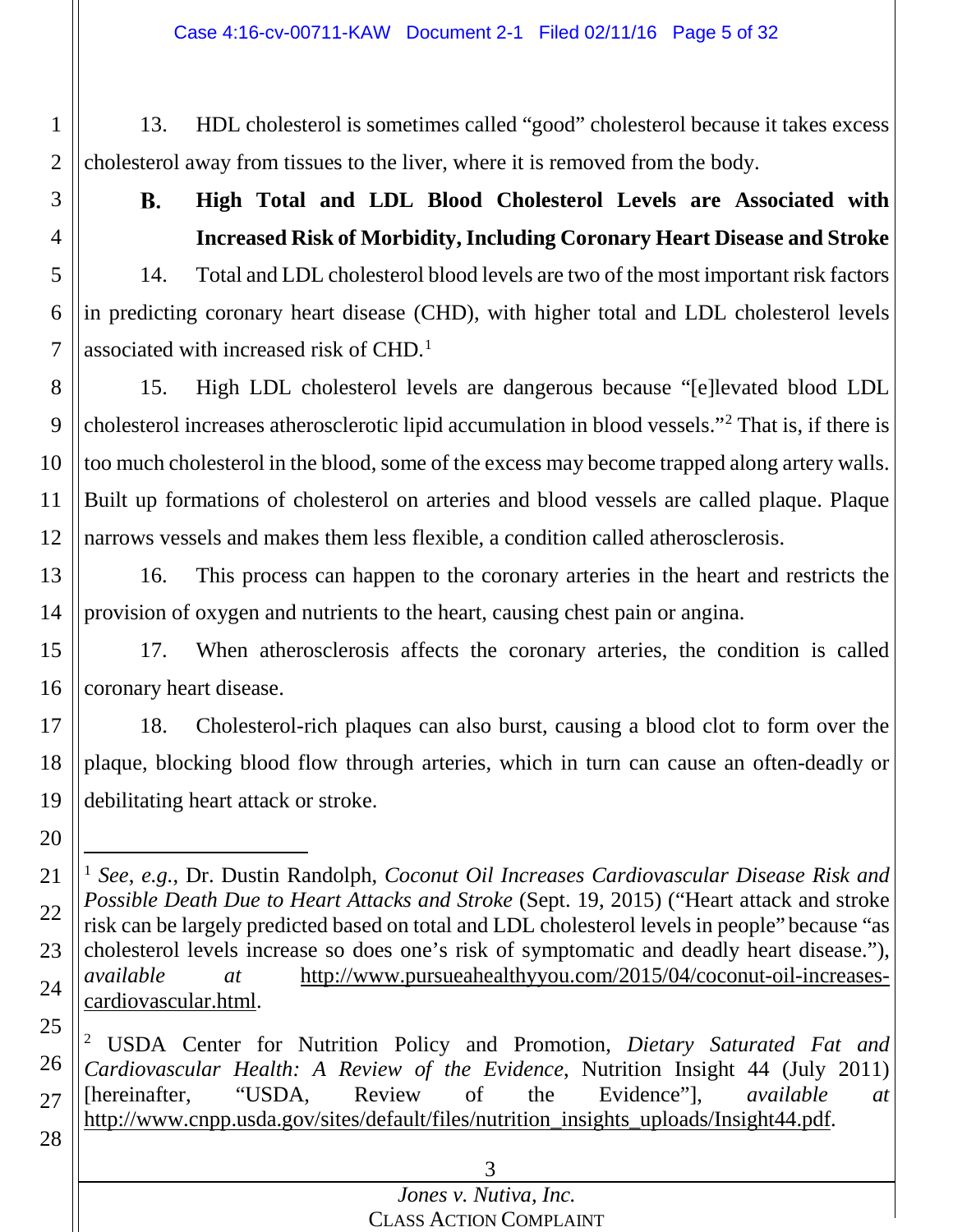19. Thus, "[f]or the health of your heart, lowering your LDL cholesterol is the single most important thing to do."[3](#page-5-0)

<span id="page-5-3"></span>28

1

2

3

**Saturated Fat Consumption Causes Increased Total and LDL Blood**   $\mathbf{C}$ . **Cholesterol Levels, Increasing the Risk of CHD and Stroke**

20. The consumption of saturated fat negatively affects blood cholesterol levels because the body reacts to saturated fat by producing cholesterol. More specifically, saturated fat consumption causes coronary heart disease by, among other things, "increas[ing] total cholesterol and low density lipoprotein (LDL) cholesterol."[4](#page-5-1)

9 10 11 21. Moreover, "[t]here is a positive linear trend between total saturated fatty acid intake and total and low density lipoprotein (LDL) cholesterol concentration and increased risk of coronary heart disease (CHD)."[5](#page-5-2)

<span id="page-5-4"></span>12 13 22. This linear relationship between saturated fat intake and risk of coronary heart disease is well established and accepted in the scientific community.

14 15 16 17 23. For example, the Institute of Medicine's Dietary Guidelines Advisory Committee "concluded there is strong evidence that dietary [saturated fatty acids] SFA increase serum total and LDL cholesterol and are associated with increased risk of [cardiovascular disease] CVD."[6](#page-5-3)

18 19 20 24. In addition, "[s]everal hundred studies have been conducted to assess the effect of saturated fatty acids on serum cholesterol concentration. In general, the higher the intake

<span id="page-5-0"></span>21 22 23 3 Pritikin Longevity Center, *Is Coconut Oil Bad for You?*, *available at* https://www.pritikin.com/your-health/healthy-living/eating-right/1790-is-coconut-oil-badfor-you.html.

<span id="page-5-1"></span>24 <sup>4</sup> USDA Review of the Evidence, *supra* n[.2.](#page-4-2)

<span id="page-5-2"></span>25 26 27 <sup>5</sup> Institute of Medicine, *Dietary Reference Intakes for Energy, Carbohydrate, Fiber, Fat, Fatty Acids, Cholesterol, Protein, and Amino Acids*, at 422 (2005) [hereinafter "IOM, Dietary Reference Intakes"], *available at* http://www.nap.edu/catalog.php?record\_id=10490.

<sup>6</sup> USDA Review of the Evidence, *supra* n[.2.](#page-4-2)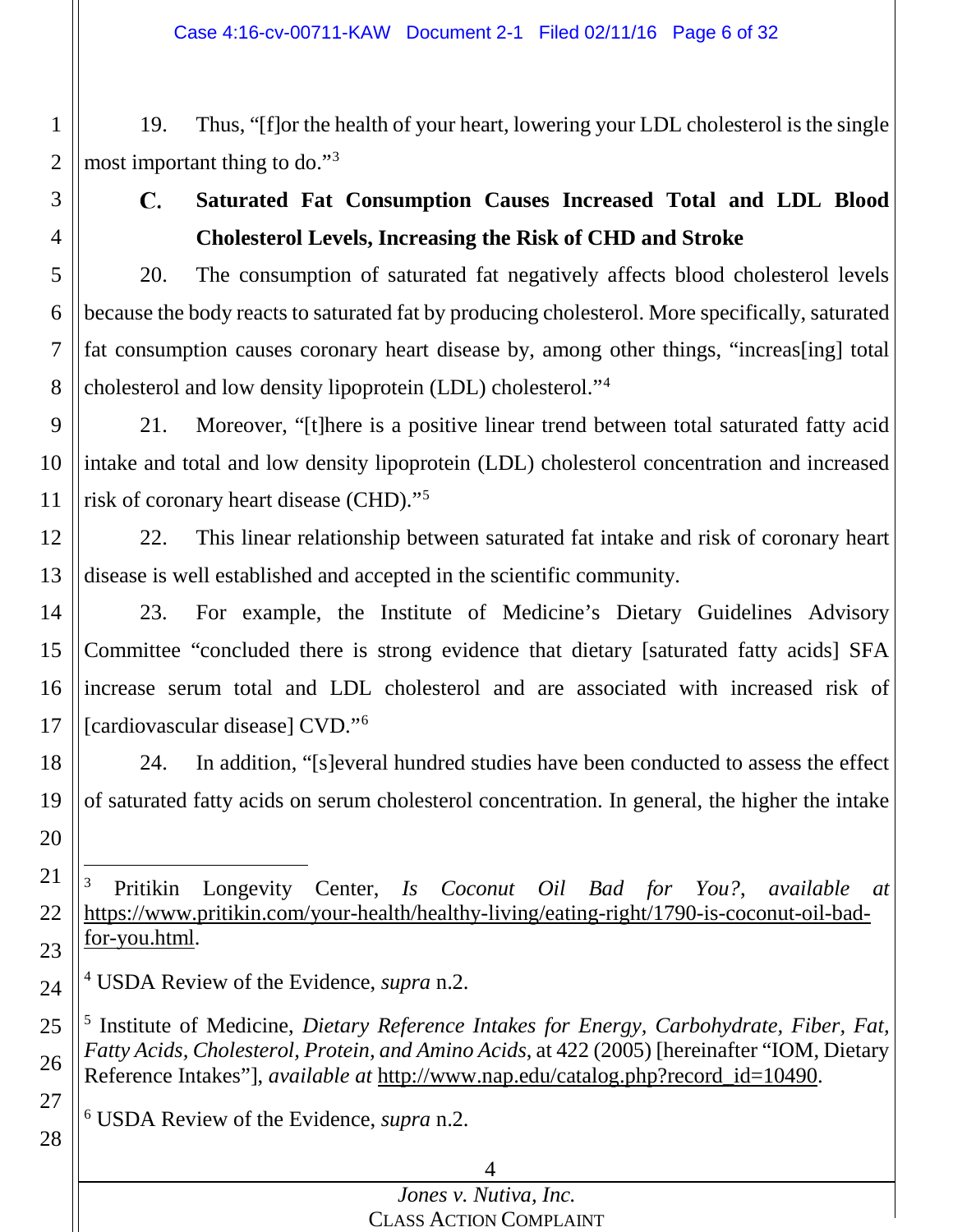of saturated fatty acids, the higher the serum total and low density lipoprotein (LDL) cholesterol concentrations."[7](#page-6-0)

 25. Importantly, there is "no safe level" of saturated fat intake because "any incremental increase in saturated fatty acid intake increases CHD risk."[8](#page-6-1)

 26. For this reason, while the Institute of Medicine sets tolerable upper intake levels (UL) for the highest level of daily nutrient intake that is likely to pose no risk of adverse health effects to almost all individuals in the general population, "[a] UL is not set for saturated fatty acids."<sup>[9](#page-6-2)</sup>

 27. In addition, "[t]here is no evidence to indicate that saturated fatty acids are essential in the diet or have a beneficial role in the prevention of chronic diseases."[10](#page-6-3)

 28. Further, "[i]t is generally accepted that a reduction in the intake of SFA [saturated fatty acids] will lower TC [total cholesterol] and LDL-cholesterol."[11](#page-6-4)

<span id="page-6-8"></span> 29. For these reasons, "reduction in SFA intake has been a key component of dietary recommendations to reduce risk of CVD."[12](#page-6-5)

 30. The Institute of Medicine's Dietary Guidelines for Americans, for example, "recommend reducing SFA intake to less than 10 percent of calories."[13](#page-6-6) And "lowering the percentage of calories from dietary SFA to 7 percent can further reduce the risk of CVD."[14](#page-6-7)

<span id="page-6-1"></span> *Id.* at 422.

<span id="page-6-2"></span> *Id.*

<span id="page-6-0"></span>

<span id="page-6-3"></span> *Id.* at 460.

<span id="page-6-4"></span> <sup>11</sup> Shanthi Mendis et al., *Coconut fat and serum lipoproteins: effects of partial replacement with unsaturated fats*, 85 Brit. J. Nutr. 583, 583 (2001) [hereinafter "Mendis, Coconut fat"].

<span id="page-6-5"></span> USDA Review of the Evidence, *supra* n[.2.](#page-4-2)

<span id="page-6-6"></span> *Id.*

<span id="page-6-7"></span> *Id.*

### *Jones v. Nutiva, Inc.* CLASS ACTION COMPLAINT

IOM, Dietary Reference Intakes, *supra* n[.5,](#page-5-4) at 481.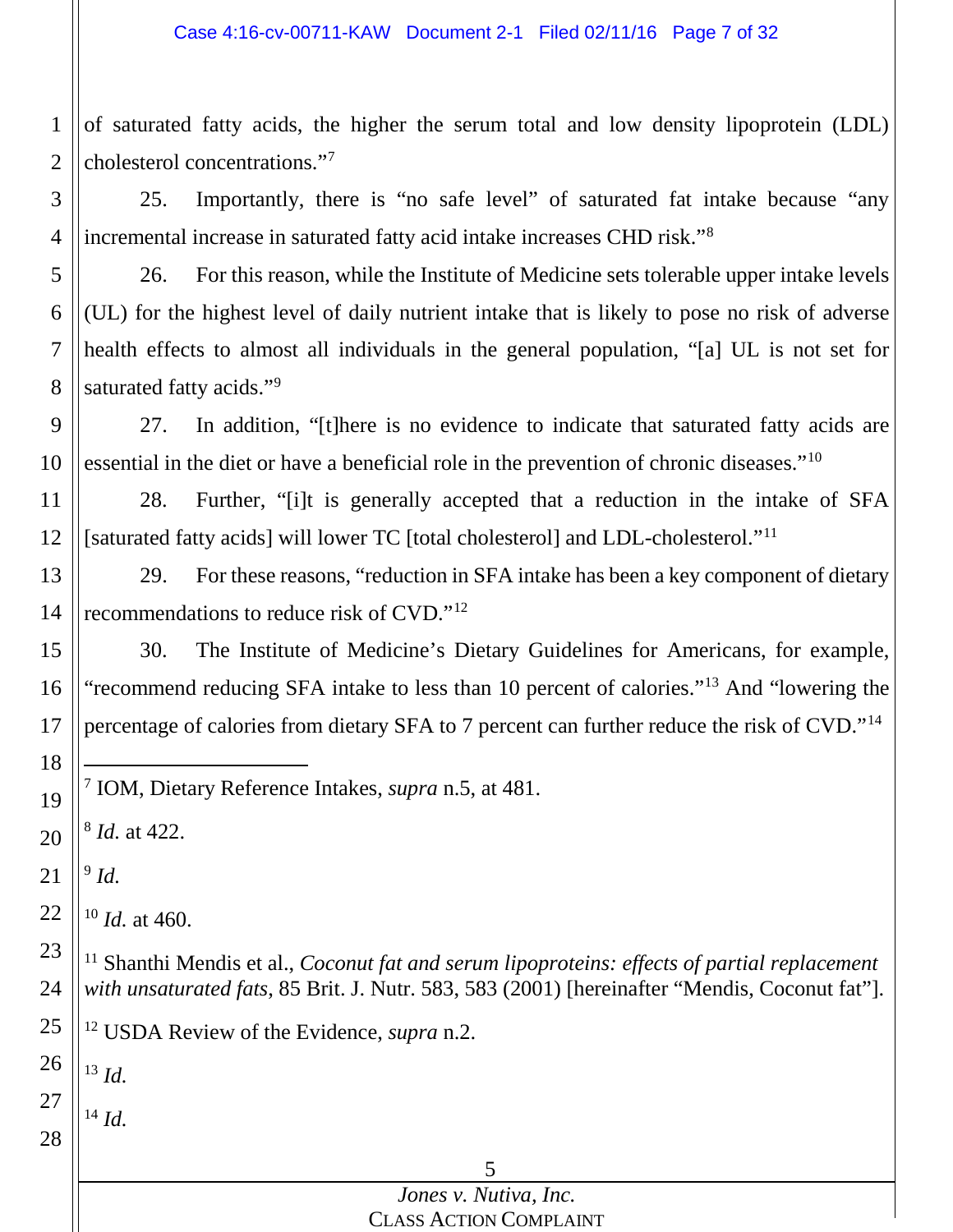31. In short, consuming saturated fat increases the risk of CHD and stroke.<sup>[15](#page-7-0)</sup>

#### <span id="page-7-5"></span>D. **In Contrast to Saturated Fat, the Consumption of Dietary Cholesterol has No Impact on Blood Cholesterol Levels**

4 5 6 7 32. For many years, there has been a common misperception that dietary cholesterol affects blood cholesterol levels. According to the USDA and Department of Health and Human Services (DHHS), however, "available evidence shows no appreciable relationship between consumption of dietary cholesterol and serum cholesterol."<sup>[16](#page-7-1)</sup>

8 9 33. In fact, the USDA and DHHS have concluded that "Cholesterol is not a nutrient of concern for overconsumption."[17](#page-7-2)

10 11 12 34. In contrast, the USDA and DHHS state that "[s]trong and consistent evidence from [randomized control trials] shows that replacing [saturated fats] with unsaturated fats, especially [polyunsaturated fats], significantly reduces total and LDL cholesterol."[18](#page-7-3)

13 14 15 35. Therefore, the USDA and DHHS specifically recommend replacing "tropical oils (e.g., palm, palm kernel, *and coconut oils*)" with "vegetable oils that are high in unsaturated fats and relatively low in SFA (e.g., soybean, corn, olive, and canola oils)."[19](#page-7-4)

16 ///

1

2

3

17 ///

18 ///

19 ///

20

<span id="page-7-0"></span>21

15 *See* Mendis, Coconut fat, *supra* n[.11,](#page-6-8) at 583.

<span id="page-7-1"></span>22 23 24 <sup>16</sup> USDA & DHHS, *Dietary Guidelines for Americans*, Part D., Chapter 1, at 17 (2015) [hereinafter "USDA & DHHS, Dietary Guidelines"], *available at* http://health.gov/dietaryguidelines/2015-scientific-report/pdfs/scientific-report-of-the-2015 dietary-guidelines-advisory-committee.pdf.

<span id="page-7-2"></span>25 <sup>17</sup> *Id*.

<span id="page-7-3"></span>26 <sup>18</sup> *Id*. Part D, Chapter 6, at 12.

<span id="page-7-4"></span>27 28 <sup>19</sup> *Id.* (emphasis added).

#### 6 *Jones v. Nutiva, Inc.*

CLASS ACTION COMPLAINT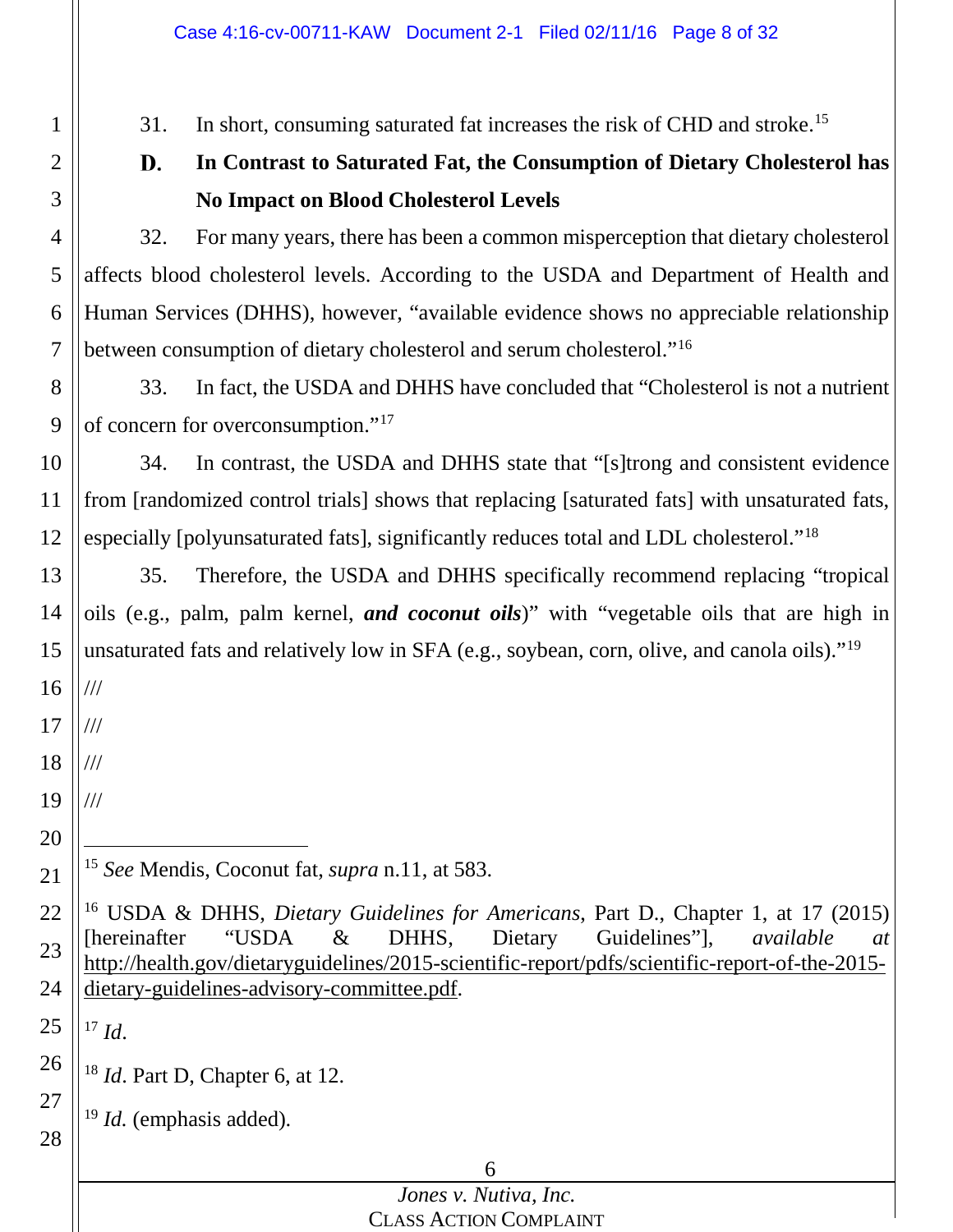# **II. Because of its High Saturated Fat Content, the Consumption of Coconut Oil Increases the Risk of Cardiovascular Heart Disease and Other Morbidity**

3 4 5 36. Although it is well established that diets generally high in saturated fatty acids increase the risk of CHD, [20](#page-8-0) several studies have specifically shown that consuming coconut oil—which is approximately 90 percent saturated fat—increases the risk of CHD and stroke.

6 7 8 9 10 11 12 37. For example, in 2001 the British Journal of Nutrition published a 62-week intervention study that examined the "effect of reducing saturated fat in the diet . . . on the serum lipoprotein profile of human subjects."<sup>[21](#page-8-1)</sup> The study had two intervention phases. In Phase 1 (8 weeks), "the total fat subjects consumed was reduced from 31 to 25 % energy . . . by reducing the quantity of coconut fat (CF) in the diet from 17.8 to 9.3 % energy intake."<sup>[22](#page-8-2)</sup> "At the end of Phase 1, there was a 7.7 % reduction in cholesterol and 10.8 % reduction in LDL and no significant change in HDL and triacylglycerol."<sup>[23](#page-8-3)</sup>

13 14 15 16 38. In Phase 2 (52 weeks), the total fat consumed by subjects was reduced from 25 to 20 % energy by reducing the coconut fat consumption from 9.3 to 4.7 % energy intake.<sup>24</sup> At the end of phase 2, these subjects exhibited a 4.2% mean reduction of total cholesterol and an 11% mean reduction in LDL cholesterol.<sup>[25](#page-8-5)</sup>

17 18 19 20 39. The authors of the study noted that "[a] sustained reduction in blood cholesterol concentration of 1 % is associated with a 2-3 % reduction of the incidence of CHD (Law et al. 1994)." Further, "[i]n primary prevention, a reduction of cholesterol by 20% has produced

- 20 *See* Mendis, Coconut fat, *supra* n[.11,](#page-6-8) at 583.
- <span id="page-8-1"></span>23  $^{21}$  *Id.*

21

<span id="page-8-0"></span>22

1

2

- <span id="page-8-2"></span>24 <sup>22</sup> *Id.*
- <span id="page-8-3"></span>25 <sup>23</sup> *Id.*
- <span id="page-8-4"></span>26 <sup>24</sup> *Id.*
- <span id="page-8-5"></span>27 <sup>25</sup> *Id.* at 586.

28

### *Jones v. Nutiva, Inc.* CLASS ACTION COMPLAINT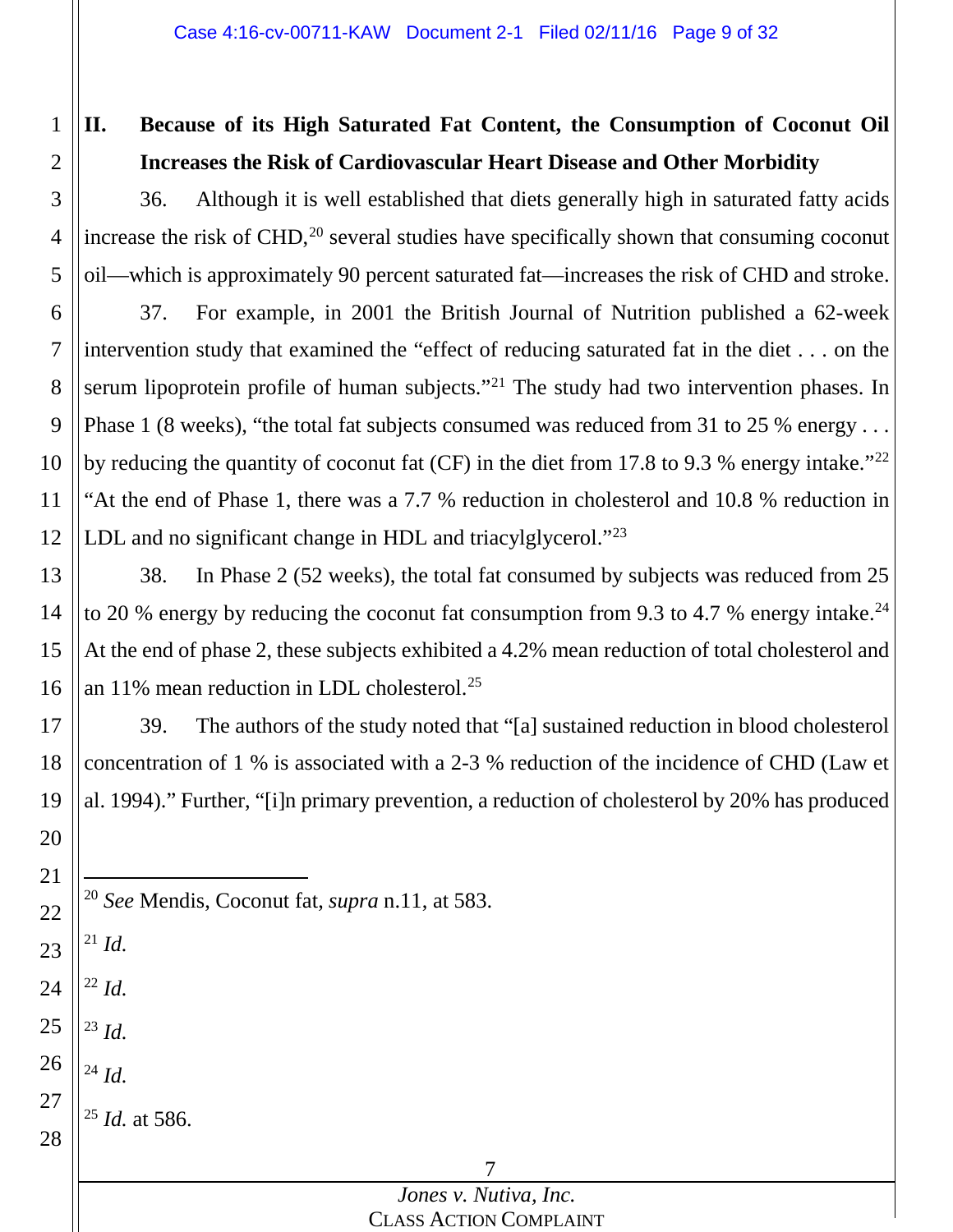a 31% reduction in recurrent coronary morbidity, a 33% reduction in coronary mortality, and 22% less total mortality (Grundy, 1997)."[26](#page-9-0)

 40. Based on these relationships, the researchers estimated that "the reduction in coronary morbidity and mortality brought about by the current dietary intervention would be of the order of about 6-8 %."[27](#page-9-1)

 41. Simply put, the results of the yearlong study showed that reducing coconut oil consumption "results in a lipid profile that is associated with a low cardiovascular risk."[28](#page-9-2)

 42. The detrimental health effects of consuming coconut oil are not limited to longterm consumption. To the contrary, a 2006 study published in the Journal of the American College of Cardiology found that consuming a single high-fat meal containing fat from coconut oil "reduces the anti-inflammatory potential of HDL and impairs arterial endothelial function."<sup>[29](#page-9-3)</sup> In the study, researchers examined the effect of consuming a single isocaloric meal that contained "1 g of fat/kg of body weight," with "coconut oil (fatty acid composition: 89.6% saturated fat, 5.8% monounsaturated, and 1.9% polyunsaturated fat)" as the source of fat.[30](#page-9-4) They found that consuming the coconut oil meal significantly "reduces the anti-inflammatory potential of HDL and impairs arterial endothelial function."<sup>[31](#page-9-5)</sup> In contrast, when the fat from the same isocaloric meal came from "safflower oil (fatty acid composition: 75%

*Id.* at 588.

<span id="page-9-1"></span> *Id.*

<span id="page-9-0"></span>

<span id="page-9-2"></span>

*Id.* at 587.

<span id="page-9-4"></span> *Id.*

<span id="page-9-5"></span> *Id.*

<span id="page-9-3"></span> Stephen J. Nicholls et al., *Consumption of Saturated Fat Impairs the Anti-Inflammatory Properties of High-Density Lipoproteins and Endothelial Function*, 48 J. Am. Coll. Cardio. 715 (2006).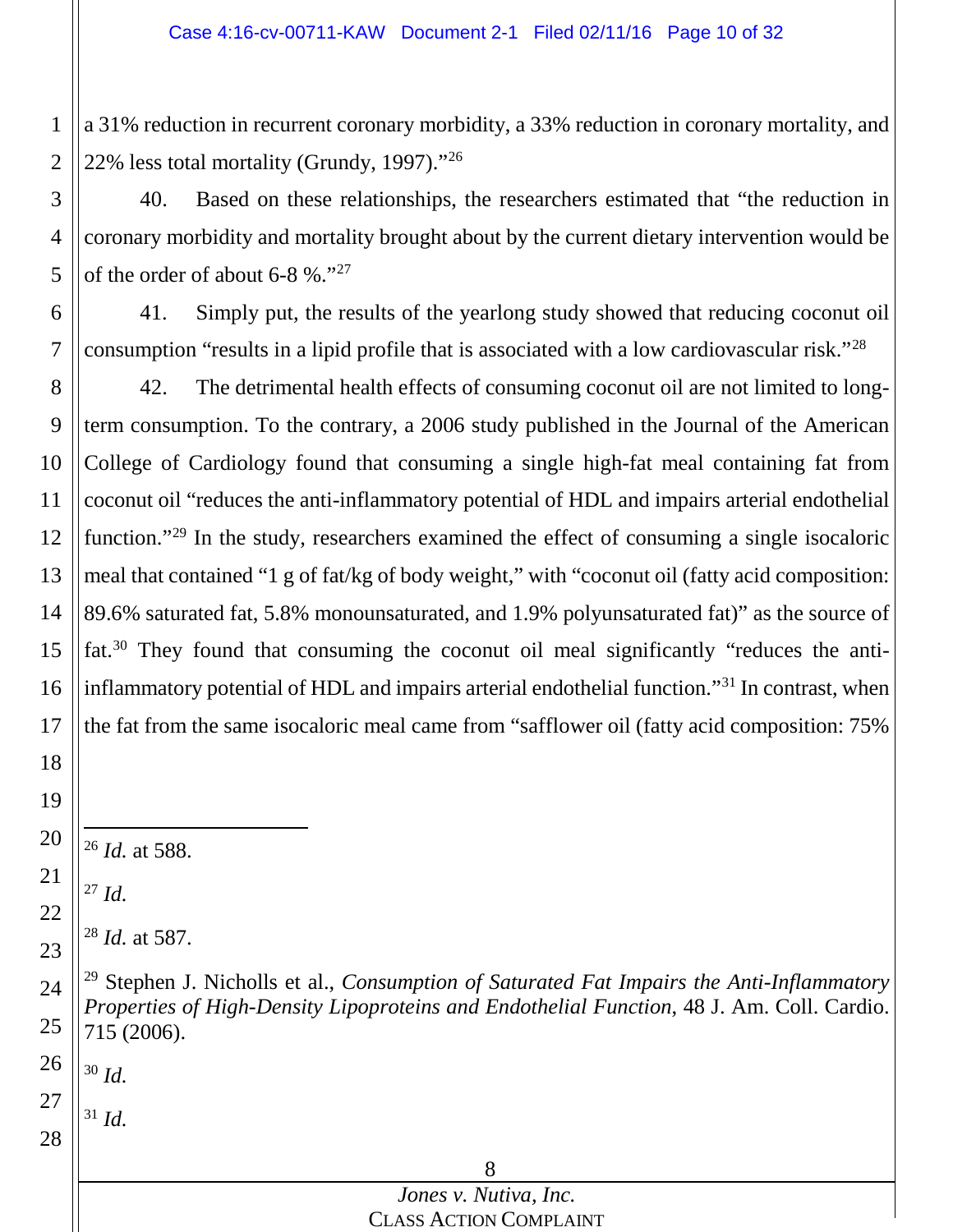1 2 polyunsaturated, 13.6% monounsaturated, and 8.8% saturated fat)," "the anti-inflammatory activity of HDL improve[d]."[32](#page-10-0)

3 4 43. Other studies have similarly demonstrated that coconut oil consumption negatively affects blood plasma markers when compared to other fats.

5 6 7 8 44. A 2011 study published in the American Journal of Clinical Nutrition found that consuming coconut oil, unlike consuming palm olein and virgin olive oil, decreased postprandial lipoprotein(a), which is associated with an increased the risk of cardiovascular disease[.33](#page-10-1)

9 10 11 12 45. Similarly, a study comparing the effects of consuming coconut oil, beef fat, and safflower oil found that coconut oil consumption had the worst effect on subjects' blood lipid profiles.<sup>[34](#page-10-2)</sup> The authors noted that "[o]f these fats, only CO [coconut oil] appears to consistently elevate plasma cholesterol when compared with other fats."[35](#page-10-3)

13 14 15 16 17 46. Finally, in another study, researchers found that that subjects who consumed 30 percent of energy from fat, with 66.7% coming from coconut oil, had "increased serum cholesterol, LDL, and apo B."[36](#page-10-4) (Apo B is a protein involved in the metabolism of lipids and is the main protein constituent of VLDL (very low-density lipoproteins) and LDL. Concentrations of apo B tend to mirror those of LDL, so the higher the level of apo B, the

32 *Id.* at 715.

<sup>33</sup> P.T. Voon et al., *Diets high in palmitic acid (16:0), lauric and myristic acids (12:0 + 14:0), or oleic acid (18:1) do not alter postprandial or fasting plasma homocysteine and inflammatory markers in healthy Malaysian adults*, 94 Am. J. Clin. Nutr. 1451 (2011).

<span id="page-10-2"></span>23 24 <sup>34</sup> Raymond Reiser et al., *Plasma lipid and lipoprotein response of humans to beef fat, coconut oil and safflower oil*, 42 Am. J Clin. Nutr. 190, 190 (1985).

<span id="page-10-3"></span>25 <sup>35</sup> *Id.*

18

<span id="page-10-0"></span>19

20

<span id="page-10-1"></span>21

22

<span id="page-10-4"></span>26 27 28 <sup>36</sup> V. Ganji & C.V. Kies, *Psyllium husk fiber supplementation to the diets rich in soybean or coconut oil: hypercholesterolemic effect in healthy humans*, 47 Int. J. Food Sci. Nutr. 103 (Mar. 1996).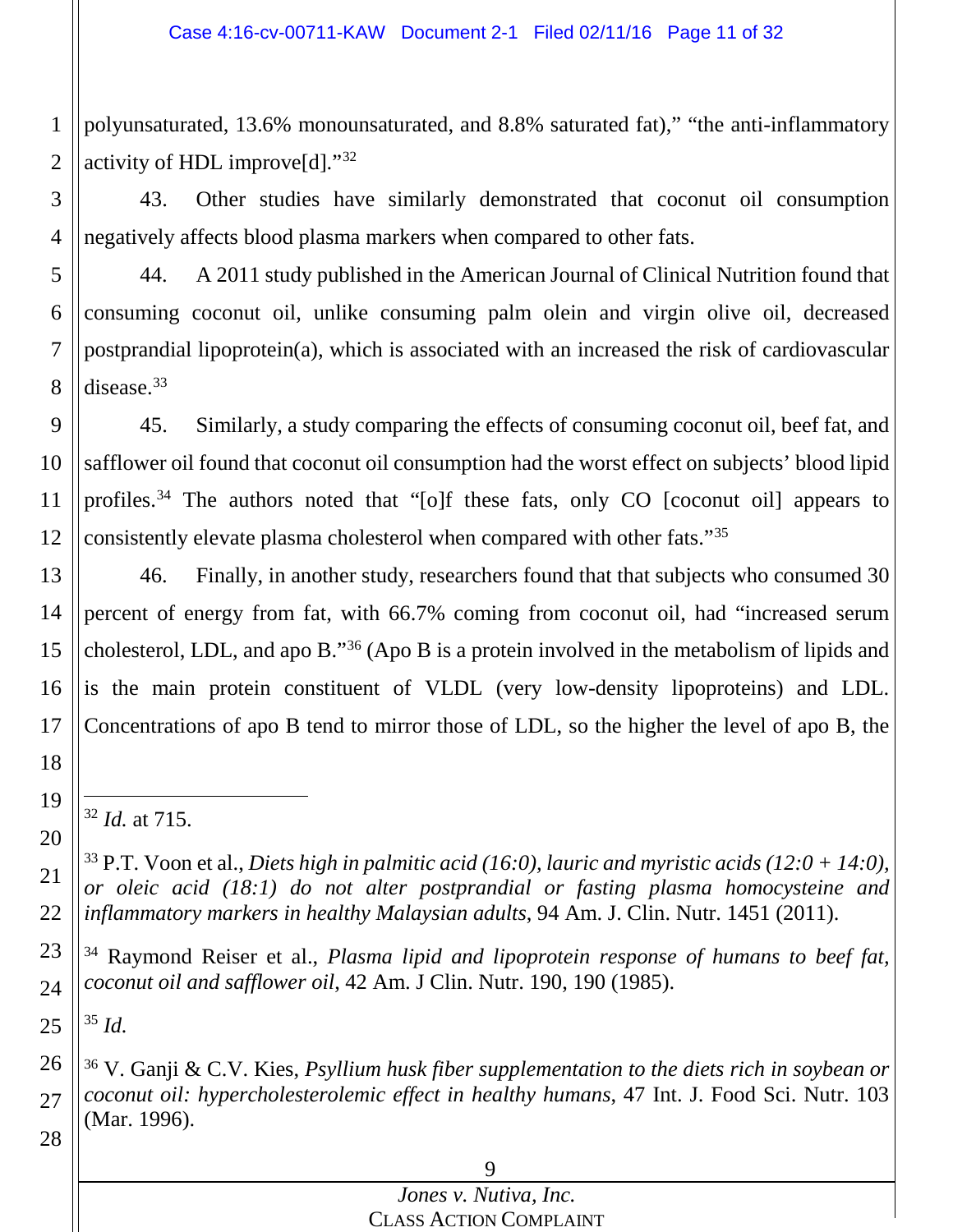1 2 3 greater the risk of heart disease.) In sum, the study found that consuming coconut oil increased all three cholesterol markers, signifying an increased risk of cardiovascular disease.<sup>37</sup>

4 5

6

- **III. Nutiva's Manufacture, Marketing, and Sale of Coconut Oil**
	- $\mathbf{A}$ . **Nutiva's History and Sale of Coconut Oil**
	- 47. Nutiva was founded in 1999 as a seller of hempseed-based food products.

7 8 9 10 11 48. In approximately early 2004, Nutiva began selling coconut oil, and has distributed, marketed, and sold various coconut oil products on a nationwide, and indeed international basis for at least the past several years. According to Nutiva's website, its products are sold in 20,000 retail stores, and are the "#1 selling Coconut Oil in North America."

12 13 14 49. Nutiva coconut oil products challenged in this lawsuit include at least the following, which are depicted below: (a) Organic Extra Virgin Coconut Oil, (b) Organic Virgin Coconut Oil, and (c) Refined Coconut Oil.



24 25 26 50. Nutiva "Extra Virgin" and "Virgin" Coconut Oil are in fact the identical product. Nutiva previously sold the product labeled as "Extra Virgin," but later revised the name to simply "Virgin Coconut Oil" in order to comply with certain regulations.

<span id="page-11-0"></span>28 37 *Id.*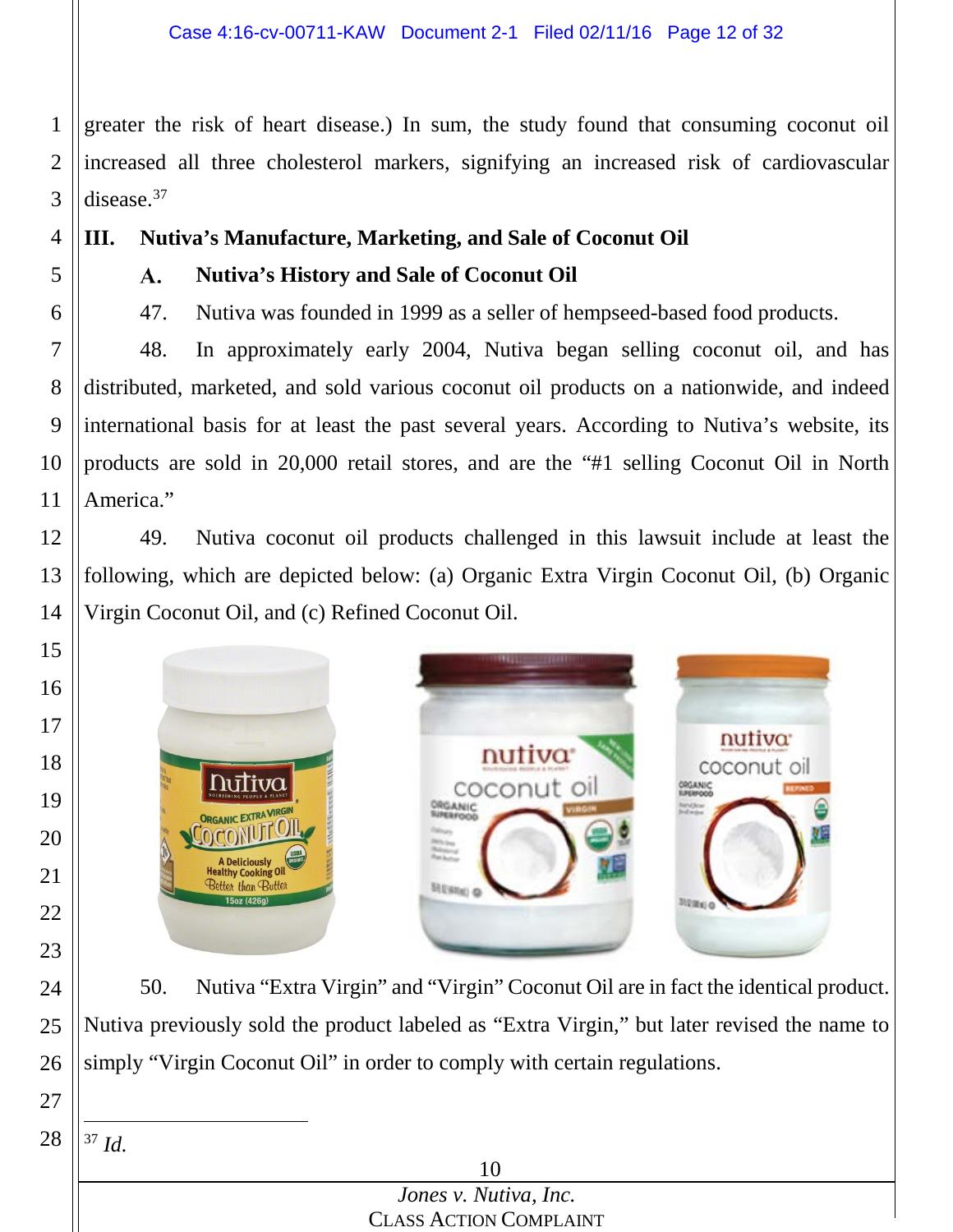51. As partially depicted below with respect to Nutiva Virgin Coconut Oil, Nutiva's coconut oil products are available in multiple sizes, ranging from 14 fluid ounces to 1 gallon, and sell for between approximately \$10 and \$73.



#### **The Composition of Nutiva's Virgin Coconut Oil** В.

 52. The Nutrition Facts box and Ingredients list on Nutiva Virgin Coconut Oil, and Nutiva Extra Virgin Coconut Oil, respectively, are pictured below. Each 1 tablespoon (or 15mL) serving of Nutiva coconut oil (whether "Extra Virgin," "Virgin," or "Refined") contains 130 calories, all of which come from fat: in each 14-gram serving there are 14 grams of fat. Further, each 14-gram serving contains 13 grams of saturated fat. In other words, Nutiva's Coconut Oil is 100 percent fat, 93 percent of which is saturated fat.

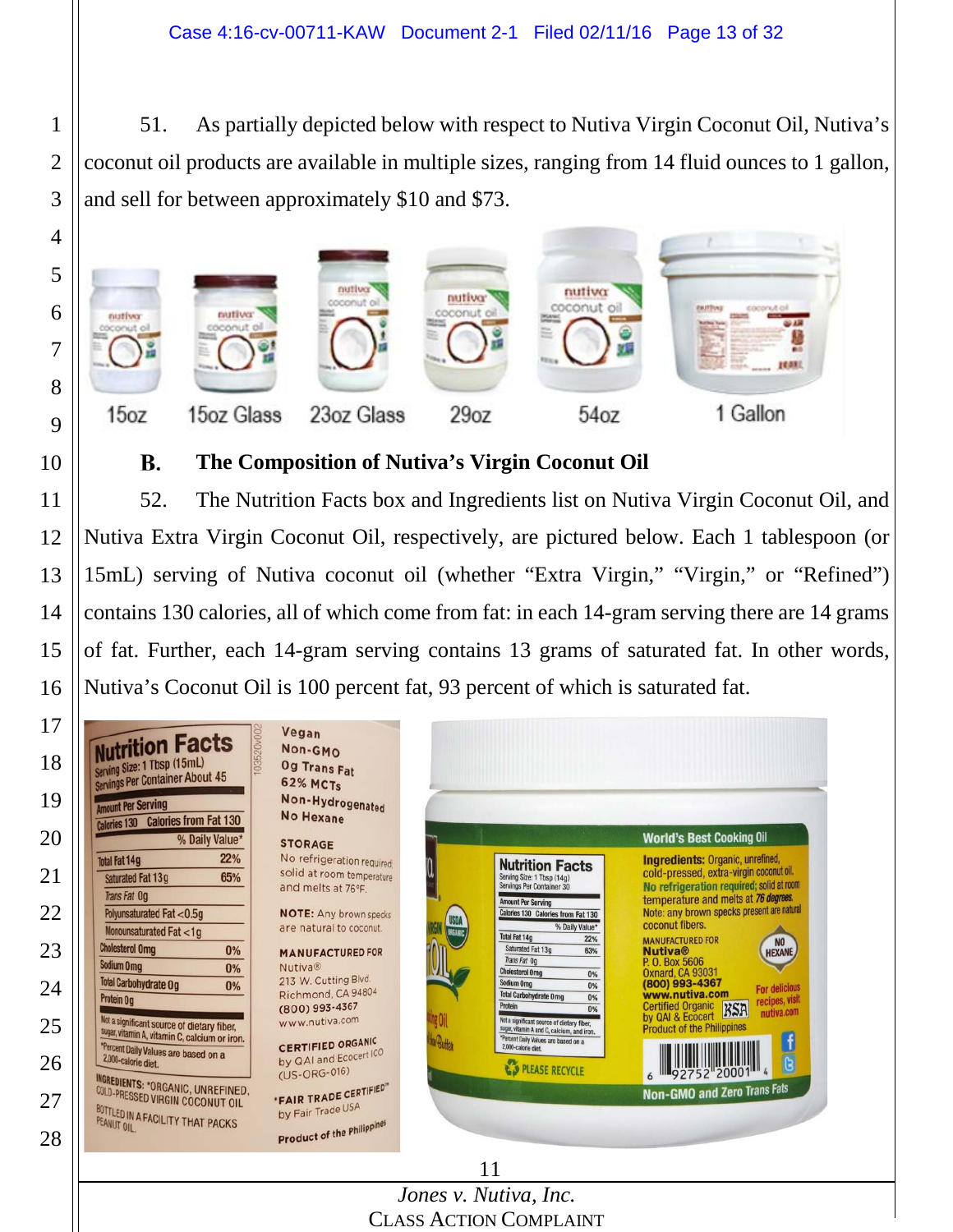#### C. **Nutiva Markets its Coconut Oil Products with Misleading Health and Wellness Claims**

53. Consumers are generally willing to pay more for foods they perceive as being healthy, or healthier than other alternatives. For instance, Nielsen's 2015 Global Health & Wellness Survey found that "88% of those polled are willing to pay more for healthier foods."[38](#page-13-0)

7 8 9 10 54. Nutiva is well aware of consumer preference for healthful foods, and therefore employs and has employed a strategic marketing campaign intended to convince consumers that its coconut oil products are "healthy," despite that they are almost entirely composed of saturated fat.

11 12 13 55. More specifically, Nutiva's health marketing strategy focuses on highlighting that the coconut oil products are "cholesterol-free" and contain some medium chain triglycerides.

14

15

22

23

24

25

28

1

2

3

4

5

6

**1. The Nutiva Coconut Oil Labels Contain Misleading Health & Wellness Claims**

16 17 18 19 20 21 56. Through statements placed directly on the labels of its coconut oil products, Nutiva markets and advertises the products as both inherently healthy, and as healthy alternatives to butter, even though the products' total and saturated fat content render them both inherently unhealthy, and less healthy alternatives to butter. Moreover, Nutiva's labeling claims are designed to conceal or distract consumers from noticing that its coconut oils are pure fat, almost all of which is unhealthy saturated fat.

57. For example, Nutiva prominently labels its coconut oil products with the phrase "NURTURE VITALITY," and describes them as "SUPERFOOD[S]," which is a marketing

<span id="page-13-0"></span>26 27 <sup>38</sup> Nancy Gagliardi, Forbes, Consumers Want Healthy Foods--And Will Pay More For Them (Feb. 18, 2015) (citing Neilson, 2015 Global Health & Wellness Survey, at 11 (Jan. 2015)).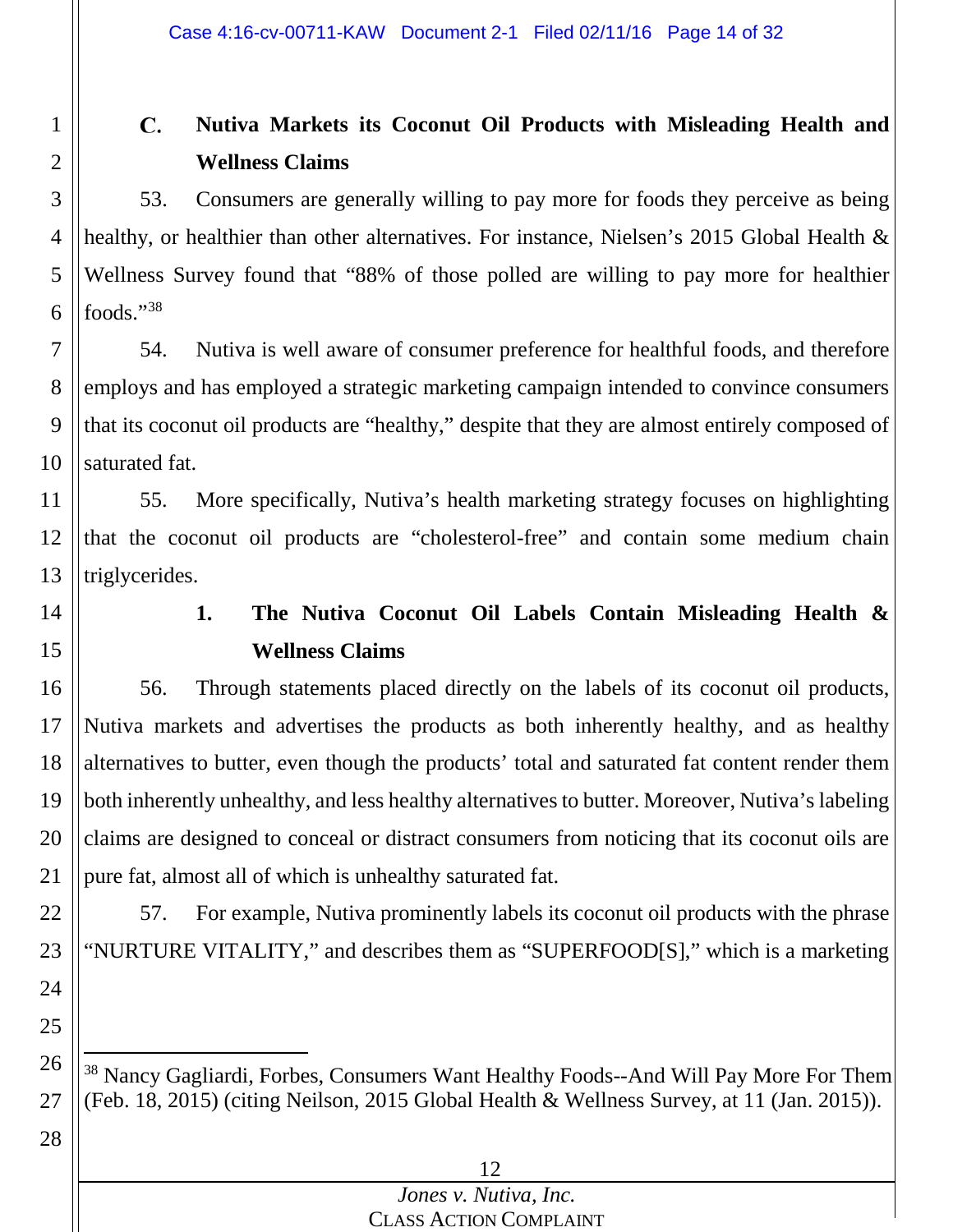1 2 3 4 term for "food[s] considered to be especially beneficial for health and well-being."<sup>[39](#page-14-0)</sup> These statements, which appear directly on the front of the products' labels, taken individually and in context of the labels as a whole, are false and misleading because the products are actually unhealthy due to their high saturated fat content.

5 6 7 8 58. Nutiva further misleadingly labels the products as "one of the world's most nourishing foods." This claim, taken individually and in context of the labels as a whole, is false and misleading because the products are unhealthy due to their high saturated fat content.

9 10 11 12 13 14 15 16 59. Nutiva further claims, on the front of the products' labels, that the product have "100% less cholesterol than butter." This claim, taken individually and in context of the label as a whole, while perhaps literally true, misleadingly implies that the products are healthy, when they are not, and that the products are healthier or more nutritious than butter, which they are not, because while the high amount of saturated fat in the Nutiva coconut oils has a pernicious effect on blood total and LDL cholesterol levels, the consumption of the dietary cholesterol in butter has little or no such effect. This claim thus plays on the common misconception that dietary cholesterol negatively affects blood cholesterol levels.

17 18 19 20 21 60. Nutiva also labels the coconut oil products as "better than butter" and "a nutritious substitute in baking." These claims misleadingly suggest that replacing butter with the Nutiva coconut oils is a healthy choice, when in reality, doing so would increase consumption of saturated fat and decrease consumption unsaturated fat, [40](#page-14-1) resulting in increased total and LDL blood cholesterol levels, and despite that "[s]trong and consistent

 39 Oxford Online American English Dictionary, *available at* http://www.oxforddictionaries.com/us/definition/american\_english/superfood.

22

<span id="page-14-0"></span>23

24

<span id="page-14-1"></span>25 26 27 28 <sup>40</sup> The USDA's National Nutrient Database for Standard Reference lists a 14 gram serving of butter as being composed of 12 grams of fat, 7 grams of which are saturated, 3 of which are monounsaturated, and 0.5 of which are polyunsaturated. *See* USDA Agricultural Research Service, *National Nutrient Database for Standard Reference Release 28*, NDB No. 01001, Butter, salted, *available at* http://ndb.nal.usda.gov/ndb/foods.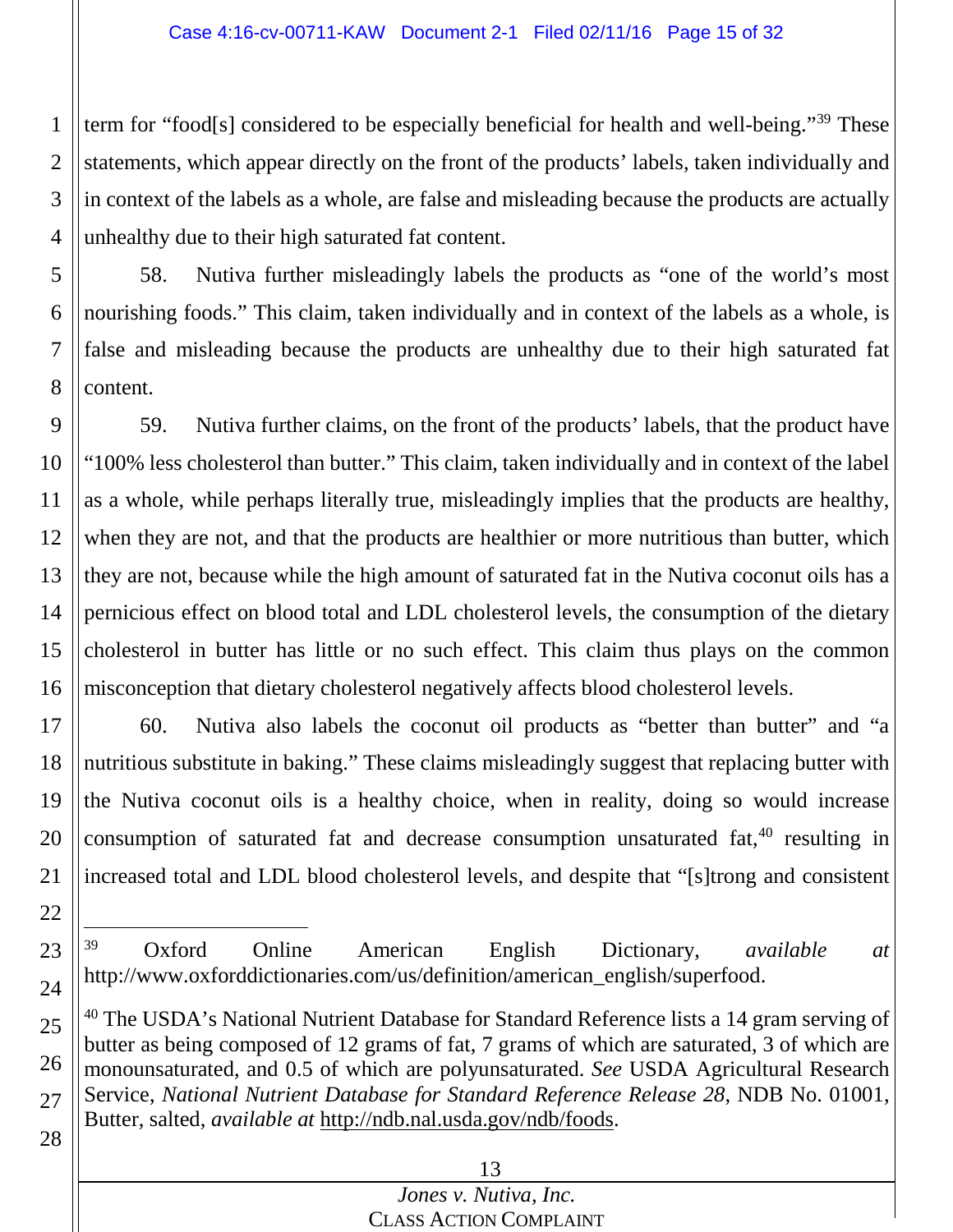evidence from RCTs and statistical modeling in prospective cohort studies shows that replacing SFA [saturated fatty acids] with PUFA [polyunsaturated fatty acids] reduces the risk of CVD events and coronary mortality."[41](#page-15-0)

 61. These claims, taken individually and in context of the label as a whole, misleadingly imply the Nutiva coconut oil products are healthy, when they are not, and that the products are healthier or more nutritious than butter, which they are not.

 62. In an attempt to reinforce these misleading health claims, Nutiva claims that the coconut oil products "contain[] 62% medium chain triglycerides (MCTs) along with lauric and caprylic acids." This claim, taken individually and in context of the label as a whole, misleadingly implies that the Nutiva coconut oil products are healthy, when in fact they are not.

 63. In sum, the totality of the Nutiva coconut oil product labels and packaging, an example of which is set forth below, conveys the concrete message to a reasonable consumer that the products are healthy, and a more healthful alternative to butter. Nutiva intended consumers to rely upon this message, which is false and misleading for the reasons stated herein.

<span id="page-15-0"></span>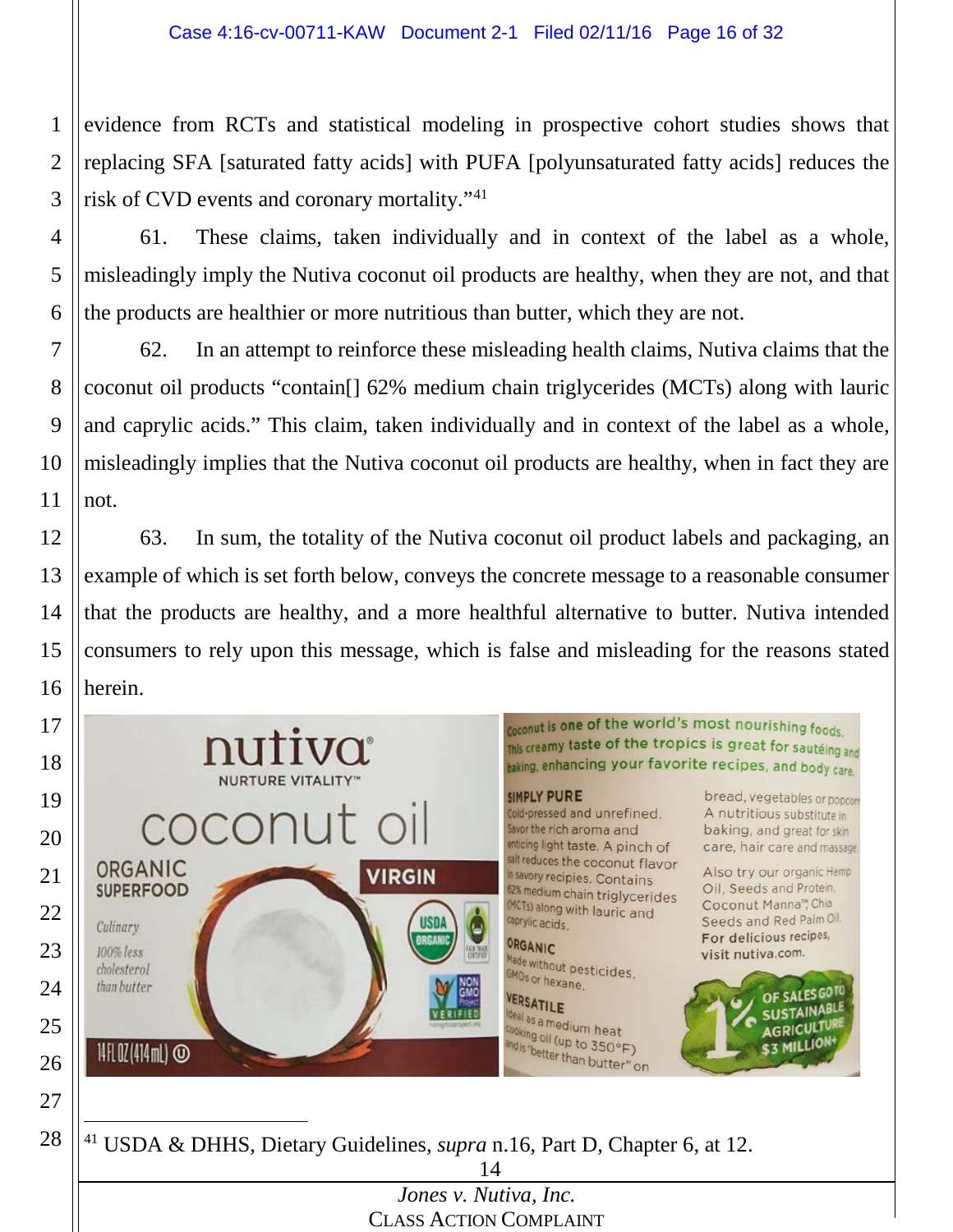### **2. The Nutiva Website Contains Misleading Health & Wellness Claims**

64. The labels of Nutiva's coconut oil products direct consumers to Nutiva's website (www.nutiva.com), which Nutiva uses as a platform for its health marketing campaign.

1

2

3

4

5

6

7

8

9

10

11

12

13

14

15

16

17

18

26

27

65. When Nutiva first began selling coconut oil in approximately early 2004, as depicted below, its website claimed that its coconut oil is a "healthy fat," "one of the most healthy super foods in the world," and "a healthy substitute for shortening in baking, and a 'better than butter' replacement on bread and veggies."

Dufftva

### **Organic Extra-Virgin Coconut Oil**

Enjoy this healthy fat with the creamy taste of the tropics. Why is it that baby formulas often include coconut oil as an ingredient? Because coconut is one of the most healthy super foods in the world. Ideal as a high-heat cooking oil, a healthy substitute for shortening in baking, and a "better-than-butter" replacement on bread and veggies.

Not all saturated fat is bad! Coconut oil is cholesterol- and trans fat free, and rich in mediumchain "good fats" that doctors recommend. We suggest three tablespoons of extra-virgin coconut oil a day. To learn more about coconut oil myths, nutrition, and more visit coconut info.

66. This version of the Nutiva website contained a variety of additional pages claiming that coconut oil is healthy, and disparaging health concerns about its consumption as "myths."

19 20 21 67. Today, Nutiva's website claims that "Nutiva's Organic Virgin Coconut Oil is quite beneficial to your body's health and well-being," and "is cholesterol-free and contains medium-chain good fats."[42](#page-16-0)

22 23 24 25 68. Nutiva further encourages consumers to consume extremely unhealthy amounts of its coconut oil products, claiming that "[h]ealth practitioners suggest three tablespoons of organic, extra-virgin coconut oil per day," which would result in the consumption of 42 grams of total fat, and 36 grams of saturated fat per day from the Nutiva coconut oil products alone.

<span id="page-16-0"></span>28 42 http://nutiva.com/company/faq/coconut-faq (last visited Dec. 12, 2015).

15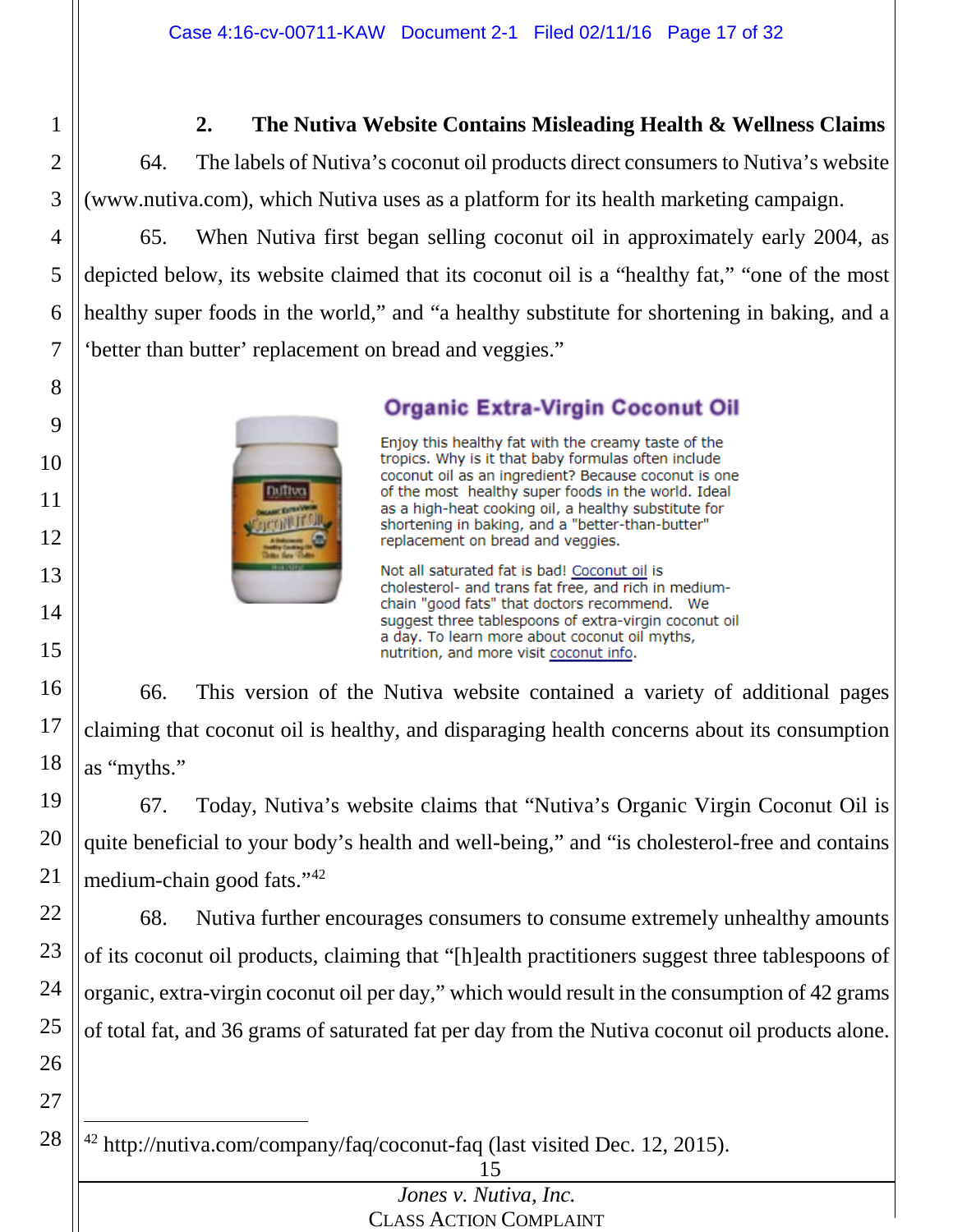1 2 3 69. Nutiva further claims that "[c]oconut oil makes a great replacement for less healthy alternatives like vegetable oils and shortening," despite that most vegetable oils are composed primarily of healthier unsaturated fats.

4

5 6 7 8 70. A "Frequently Asked Questions" portion of Nutiva's website answers the question, "I have heard that coconut oil is not good for you. Is this true?," with the statement "This is commonly heard but not true. Nutiva's Organic Virgin Coconut Oil is quite beneficial to your body's health and well-being. It is cholesterol-free and contains medium-chain good fats and 50-55% Lauric Acid."

9 10 11 12 71. Nutiva even suggests that consumers can "lose weight by using coconut oil" by referring consumers to an industry funded website that claiming that coconut oil "[p]romotes loss of excess weight by increasing metabolic rate" and "[h]elps prevent obesity and overweight problems."

13 14 15 16 72. These and similar statements on the Nutiva website, the URL of which is expressly set forth on the Nutiva coconut oil product labels, are false and misleading because the Nutiva coconut oils are in fact unhealthy, contributing to increased risk of CHD and other mortality, due to their high saturated fat content.

17 **IV. The Labeling of Nutiva's Virgin Coconut Oil Violates California and Federal Law**

18 19

### **Any Violation of Federal Food Labeling Statutes or Regulations is a**  A.

### **Violation of California Law**

20 21 22 23 24 25 73. Pursuant to the California Sherman Food, Drug, and Cosmetic Law, Cal. Health & Safety Code §§ 109875 *et. seq.* (the "Sherman Law"), California has adopted the federal food labeling requirements as its own, *see id.* § 110665 ("Any food is misbranded if its labeling does not conform with the requirements for nutrition labeling as set forth in Section 403(q) (21 U.S.C. Sec. 343(q)) of the federal act and the regulation adopted pursuant thereto.").

26 27 28 74. The Federal Food Federal Food, Drug, and Cosmetic Act expressly authorizes state regulations, such as the Sherman Law, that are "identical to the requirement[s]" of the FDCA and federal regulations. *See* 21 U.S.C. § 343-1.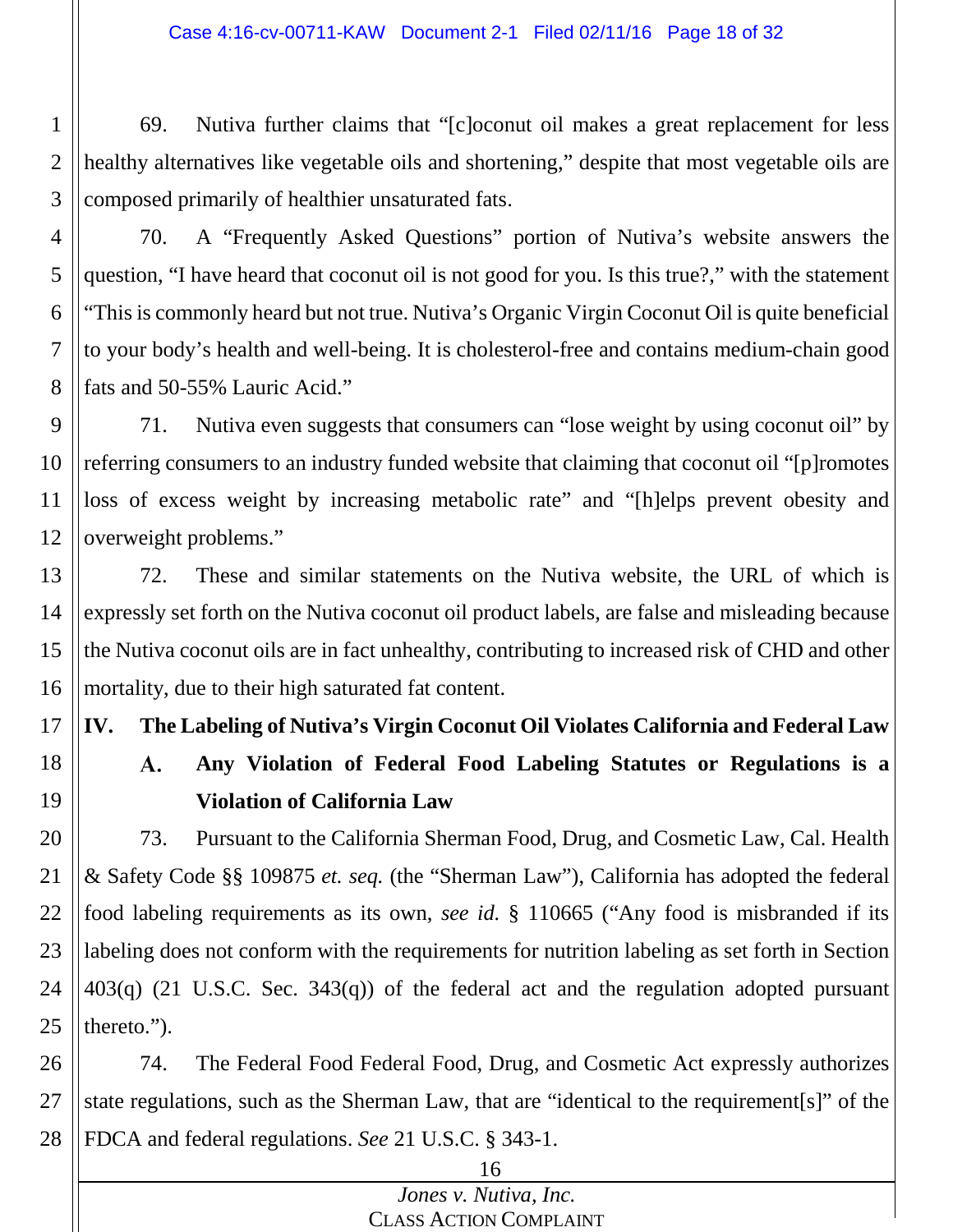1 2 3 75. Because the Sherman Law's requirements are identical to the requirements of the Federal Food, Drug, and Cosmetic Act and FDA regulations the Sherman law is explicitly authorized by the FDCA.

**B.** 

4

5

# **The Nutiva Coconut Oil Products' False and Misleading Labeling Claims Render the Products Misbranded Under California and Federal Law**

6 7 8 76. Nutiva's deceptive statements described herein violate Cal. Health & Safety Code § 109875, and 21 U.S.C. § 343(a), which deem a food misbranded if its labeling is "false or misleading in any particular."

9 10 77. In addition, the labeling is misleading, and thus misbranded, because "it fails to reveal facts that are material in light of other representations." 21 C.F.R § 1.21.

11 12

#### **The Nutiva Coconut Oils are Misbranded Because They Make**  C. **Unauthorized Nutrient Content Claims**

13 14 78. The Nutiva coconut oils are misbranded because their labels bear nutrient content claims even though the products do not meet the requirements to make such claims.

15 16 17 18 19 20 79. Under 21 U.S.C. § 343(r)(1)(A), a claim that characterizes the level of a nutrient which is of the type required to be in the labeling of the food must be made in accordance with a regulation promulgated by the Secretary (or, by delegation, FDA) authorizing the use of such a claim. *See also* Cal. Health & Safety Code § 110670 ("Any food is misbranded if its labeling does not conform with the requirements for nutrient content or health claims" set by federal law.).

21 22 23 80. Characterizing the level of a nutrient on food labels and labeling of a product without complying with the specific requirements pertaining to nutrient content claims for that nutrient renders the product misbranded under 21 U.S.C.  $\S$  343(r)(1)(A).

24 25 26 81. The Nutiva coconut oils (other than Nutiva's Refined Coconut Oil) are misbranded because they bear the claim "100% less cholesterol than butter," but do not meet the requirements for making this claim.

27 28 82. Under 21 C.F.R. § 101.62(d)(4)(ii), to bear the nutrient content claim "less cholesterol," a food must, among other things, contain less than 2 grams of saturated fat per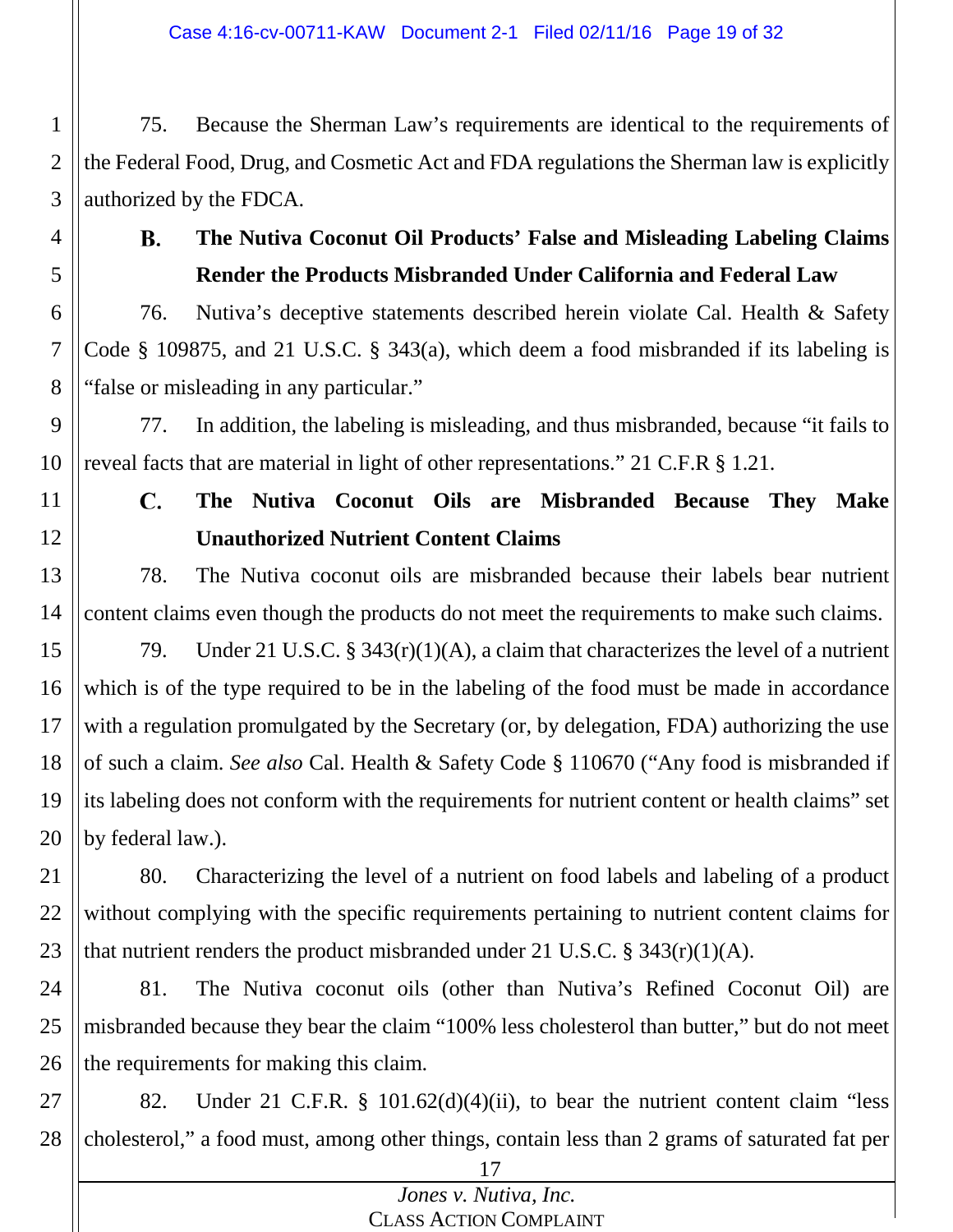1 2 3 Reference Amount Customarily Consumed (RACC), *id.* § 101.62(d)(4)(ii)(C), and must disclose the level of total fat in a serving immediate proximity to such to the claim, *id.* §  $101.62(d)(4)(ii)(D)$ .

4 5 6 83. The RACC for oils, including the Nutiva coconut oils, is 1 tablespoon, or 15ml. 21 C.F.R. § 101.12(b) (Reference Amount Customarily Consumed for specific foods, "Fats and Oils: Butter, margarine, oil, shortening).

7 8 84. According to the products' labels, they contain 14 grams of total fat and 13 grams of saturated fat per 1 tablespoon serving.

9 10 85. Further, the required disclosure statement regarding total fat is not present anywhere on the products' labels.

11 12 13 14 15 16 17 86. Accordingly, the Nutiva coconut oil products do not meet the saturated fat requirement, instead containing a disqualifying amount of saturated fat, and do not make the mandatory total fat disclosure, making the products ineligible for a "less cholesterol" claim under 21 C.F.R. § 101.62(d)(4)(ii), and rendering them misbranded. 21 U.S.C. § 343(r)(1)(A). *See also* 21 C.F.R. § 101.62(f) ("Any label or labeling containing any statement concerning fat, fatty acids, or cholesterol that is not in conformity with this section shall be deemed to be misbranded.").

18 19 20 87. In addition, the Nutiva coconut oil products are misbranded because their labels bear the "less cholesterol" nutrient content claim, but fails to bear the disclosure statement required by 21 C.F.R. § 101.13(h).

21 22 23 24 88. Like the less cholesterol claim, the phrases "0g Trans Fat" and "nonhydrogenated," meet the definition of a nutrient content claim because they characterize the products' level of trans fat, which is a nutrient of the type required to be in nutrition labeling. *See* 21 C.F.R. § 101.13(b)(1).

25 26 27 28 89. In addition, the products' labels bear additional "implied" nutrient content claims because they displays statements suggesting the product may be useful in maintaining healthy dietary practices, and those statements are made in connection with claims or statements about nutrients. 21 C.F.R. § 101.13(b)(2).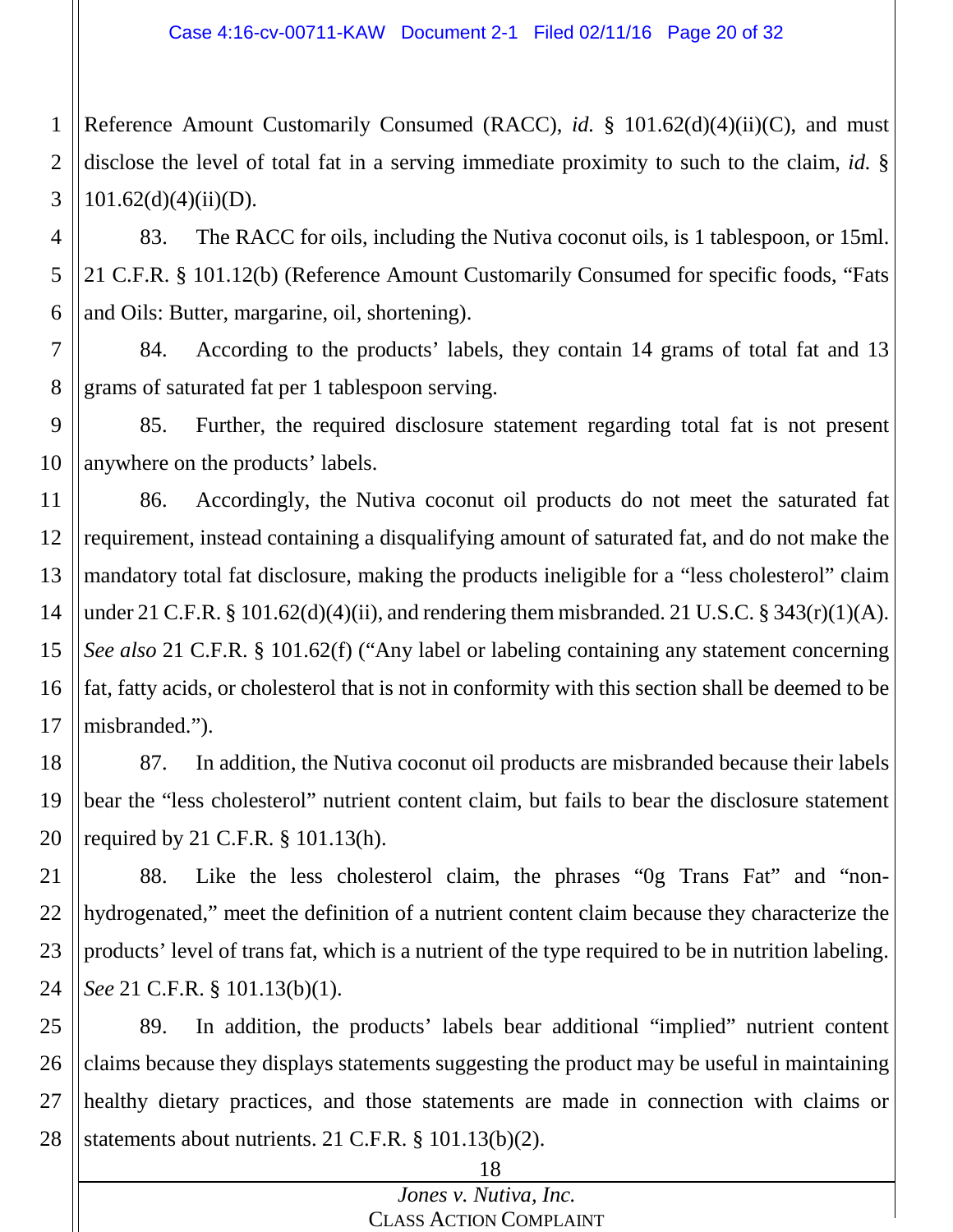1 2 3 4 90. Specifically, the Nutiva coconut oil labels bear the claims, among others that the products are "one of the world's most nourishing foods," "better than butter" and "a nutritious substitute in baking." These statements are made in connection with the statements "100% less cholesterol than butter," "0g Trans Fat," and "non-hydrogenated."

5 6 7 8 9 91. Under 21 C.F.R. § 101.13(h), a food that bears a nutrient content claim, express or implied, that contains more than 13 grams of total fat or 4 grams of saturated fat per serving, must also bear a disclosure statement on the label, immediately adjacent to the claim, referring the consumer to nutrition information for that nutrient, *e.g.*, "See nutrition information for total fat and saturated fat content." 21 C.F.R. § 101.13(h)(1).

10 11 12 92. Despite that the Nutiva coconut oils contain 14 grams of total fat and 13 grams of saturated fat, the products fail to bear these mandatory disclosure statements which provide consumers with material nutrition information. Therefore, the products are misbranded.

13 **V. Plaintiff's Purchase, Reliance and Injury**

14 15 16 17 18 19 93. Plaintiff Preston Jones has purchased Nutiva coconut oil products approximately two times. To the best of his recollection, plaintiff purchased Nutiva Virgin Coconut Oil in or around January 2013, from Heritage Natural Market located at 984 Laskin Road, in Virginia Beach, Virginia. Plaintiff believes he paid approximately \$13 to \$15 for a 15 ounce jar. Plaintiff believes he also purchased a 15 ounce jar of Nutiva Virgin Coconut Oil in or around February 2014 from the same Heritage Natural Market for approximately \$15.

20 21 94. When deciding to purchase Nutiva Virgin Coconut Oil, plaintiff read and relied on the following claims contained on Nutiva Virgin Coconut Oil's label:

22 23

- a. "Nurture Vitality"
- b. "Organic Superfood"
	- c. "100% less cholesterol than butter"
- 25

24

d. "Coconut is one of the world's most nourishing foods"

26 27 e. "Contains 62% medium chain triglycerides (MCTs) along with lauric and caprylic acids"

28

f. "is 'better than butter'"

### 19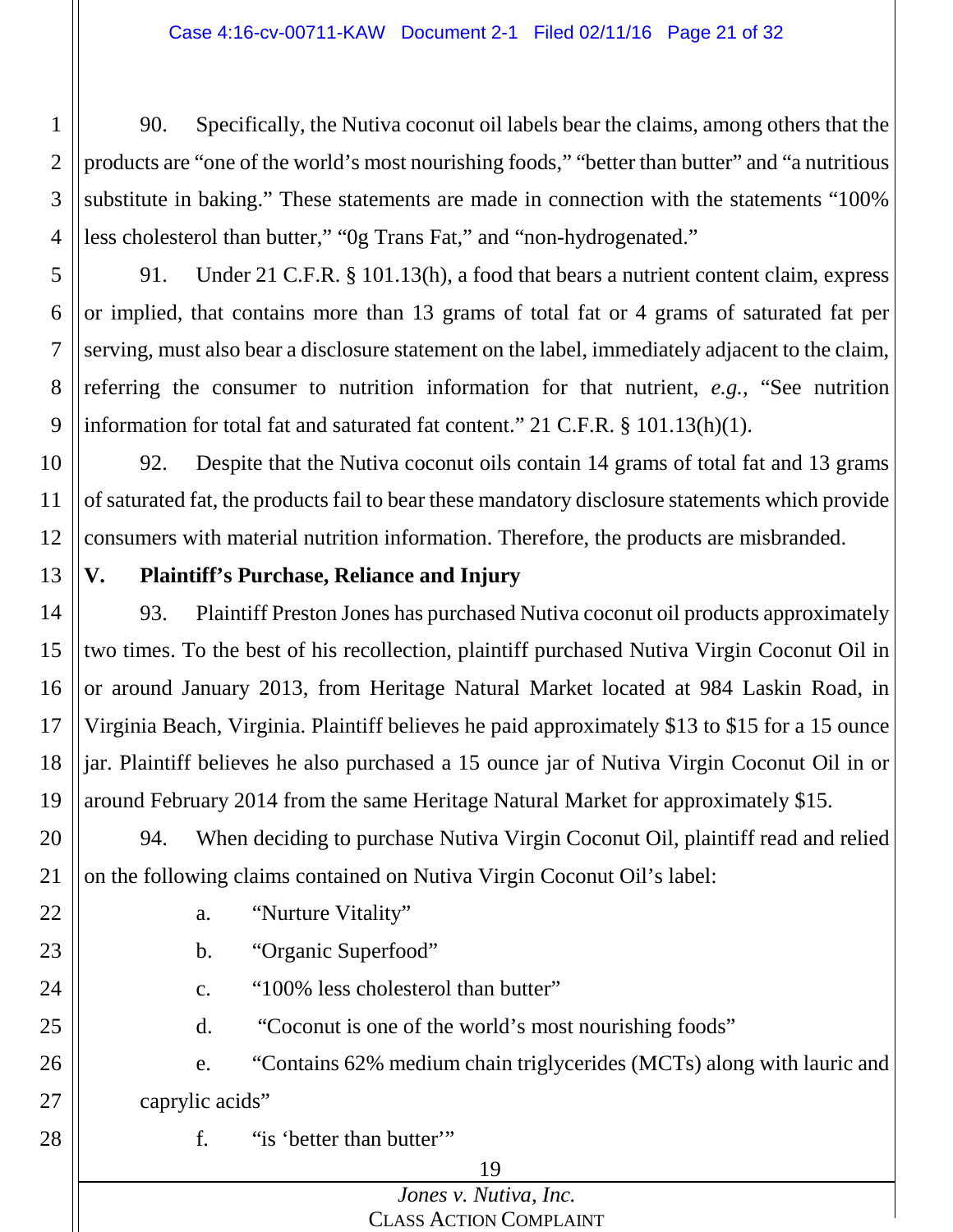g. "A nutritious substitute in baking"

1

2

h. "0g trans fat" and "non-hydrogenated."

3 4 5 95. Based on these representations, plaintiff believed Nutiva Virgin Coconut Oil was healthy, healthier than butter, and would not raise or otherwise detriment his blood cholesterol levels.

6 7 8 9 96. When purchasing Nutiva Virgin Coconut Oil, plaintiff was seeking a product that had the qualities described on the product's label, namely, a nourishing, nutritious superfood that was better than butter, the consumption of which would not increase his risk of CHD, stroke, and other morbidity.

10 11 12 13 14 97. These representations, however, were false and misleading, and had the capacity, tendency, and likelihood to confuse or confound plaintiff and other consumers acting reasonably (including the putative Class members) because, as described in detail herein, the Nutiva coconut oils are not healthy, but instead their consumption increases the risk of CHD, stroke, and other morbidity.

15 16 17 98. Plaintiff is not a nutritionist, food expert, or food scientist, but rather lay consumer who did not have the specialized knowledge that Nutiva had regarding the nutrients present in its coconut oils.

18 19 20 99. Plaintiff acted reasonably in relying on the health and wellness claims that Nutiva intentionally placed on the Virgin Coconut Oil's packaging with the intent to induce average consumers into purchasing the product.

21 22 23 100. Nutiva coconut oils cost more than similar products without misleading labeling, and/or would have cost less in the marketplace (i.e., would have demanded a lower price) absent the false and misleading statements complained of herein.

24 25 26 101. Plaintiff paid more for Nutiva Virgin Coconut Oil, and would only have been willing to pay less, or unwilling to purchase the product at all, absent the false and misleading labeling complained of herein.

27 28 102. For these reasons, Nutiva Virgin Coconut Oil was worth less than what plaintiff paid for it.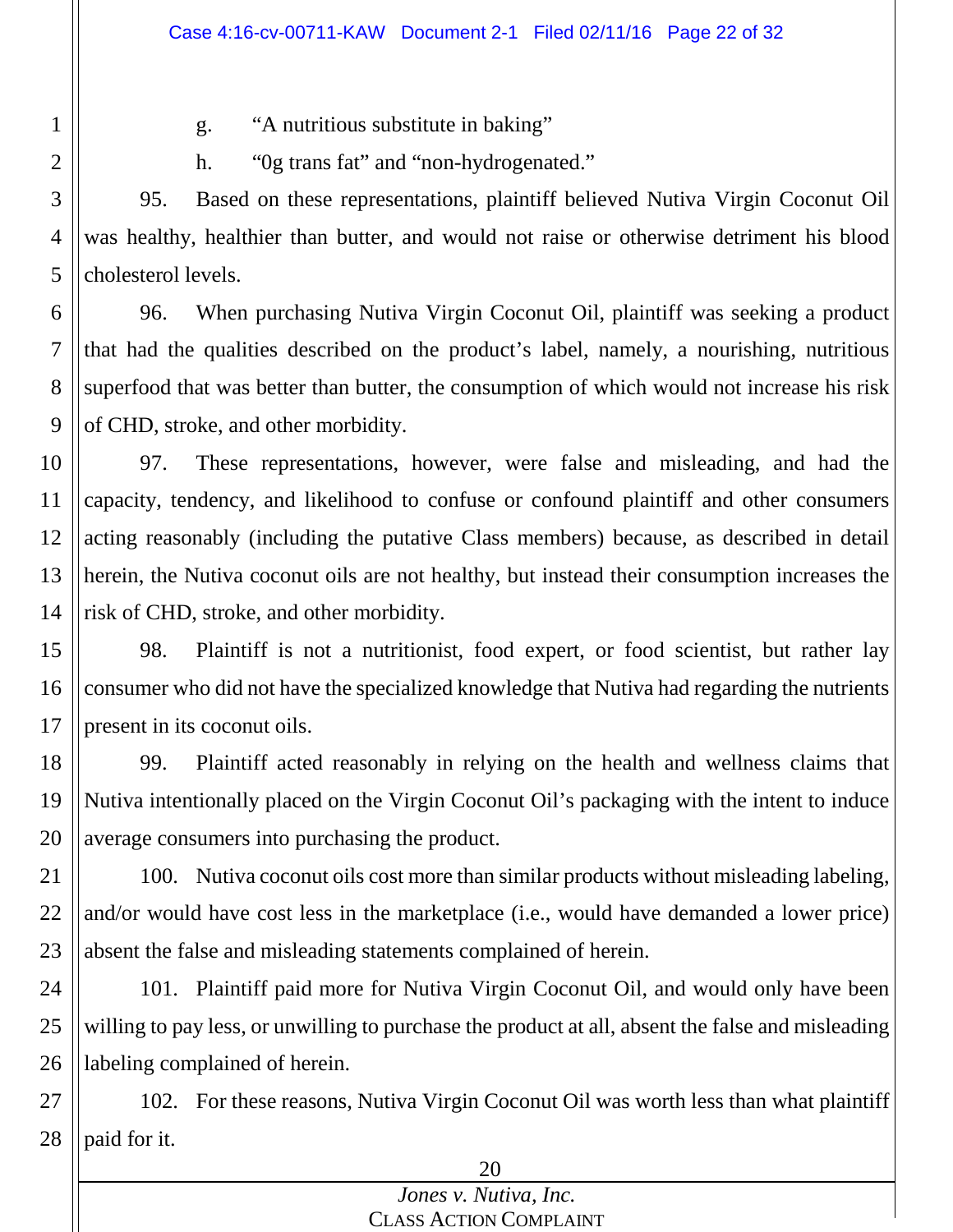1 2 3 103. Instead of receiving a product that had actual healthful qualities, the products that plaintiff and the Class received were not healthy, but rather their consumption causes increased risk of CHD, stroke, and other morbidity.

- 4 5 6 104. Plaintiff would not have purchased Nutiva Virgin Coconut Oil if he knew the product was misbranded pursuant to California and FDA regulations, or that its claims were false and misleading.
- 7 8 105. Plaintiff lost money as a result of Nutiva's deceptive claims and practices in that he did not receive what they paid for when purchasing Nutiva Virgin Coconut Oil.

9 10 106. Plaintiff detrimentally altered his position and suffered damages in an amount equal to the amount he paid for the product.

11 12 13 107. The senior officers and directors of Nutiva allowed the Nutiva coconut oil products to be sold with full knowledge or reckless disregard that the challenged claims are fraudulent, unlawful, and misleading.

14

## **CLASS ACTION ALLEGATIONS**

15 16 17 18 108. California Code of Civil Procedure section 382 provides that "when the question is one of a common or general interest, of many persons, or when the parties are numerous, and it is impracticable to bring them all before the court, one or more may sue or defend for the benefit of all."

19 20 21 22 23 24 109. While reserving the right to redefine or amend the class definition prior to seeking class certification, plaintiff brings this suit as a class action pursuant to Cal. Code Civ. P. § 382 on behalf of himself and a Class of all persons in the United States who, on or after from January 7, 2011 (the "Class Period"), purchased, for personal or household use, and not for resale or distribution purposes, Nutiva Extra Virgin Coconut Oil, Nutiva Virgin Coconut Oil, or Nutiva Refined Coconut Oil (the "Class").

25 26 27 110. The members in the proposed Class are so numerous that individual joinder of all members is impracticable, and the disposition of the claims of all Class Members in a single action will provide substantial benefits to the parties and Court.

28

111. Questions of law and fact common to plaintiff and the Class include: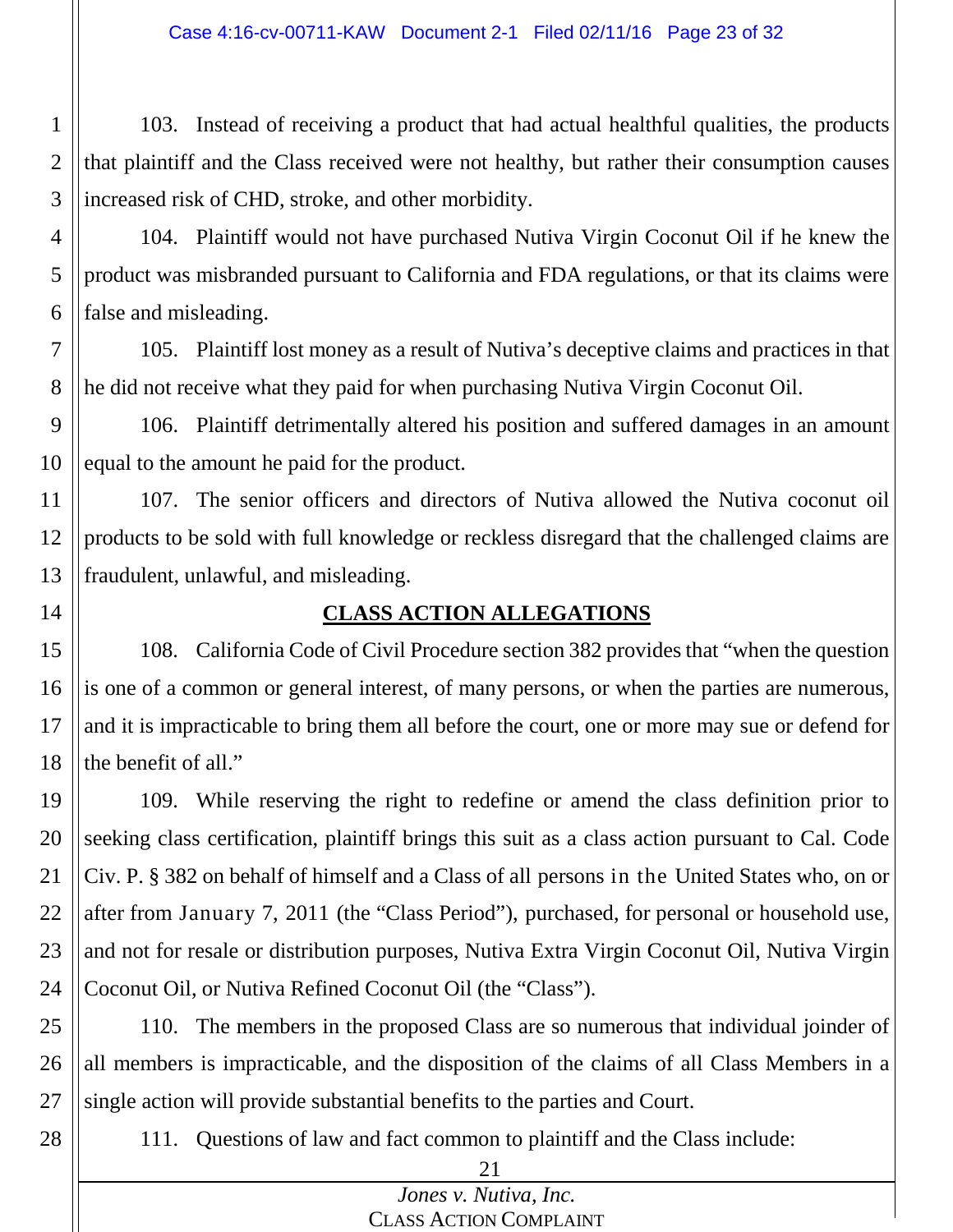a. whether Nutiva communicated a message regarding healthfulness of the Product through its packaging and advertising;

b. whether that message was material, or likely to be material to a reasonable consumer;

c. whether the challenged claims discussed above are false, misleading, or reasonably likely to deceive a reasonable consumer, because of the high saturated fat content of the Nutiva coconut oils;

d. whether Nutiva's conduct violates public policy;

e. whether Nutiva's conduct violates state or federal food statutes or regulations;

f. the proper amount of damages, including punitive damages;

g. the proper amount of restitution;

h. the proper injunctive relief, including a corrective advertising campaign; and

15

1

2

3

4

5

6

7

8

9

10

11

12

13

14

i. the proper amount of attorneys' fees.

16 17 112. These common questions of law and fact predominate over questions that affect only individual Class Members.

18 19 20 21 22 23 24 113. Plaintiff's claims are typical of Class Members' claims because they are based on the same underlying facts, events, and circumstances relating to Nutiva's conduct. Specifically, all Class Members, including plaintiff, were subjected to the same misleading and deceptive conduct when they purchased the challenged products, and suffered economic injury because the products were and are misrepresented. Absent Nutiva's business practice of deceptively and unlawfully labeling its coconut oil products, plaintiff and Class Members would not have purchased the Nutiva coconut oil products.

25 26 27 28 114. Plaintiff will fairly and adequately represent and protect the interests of the Class, has no interests incompatible with the interests of the Class, and has retained counsel competent and experienced in class action litigation, and specifically in litigation involving the false and misleading advertising of foods.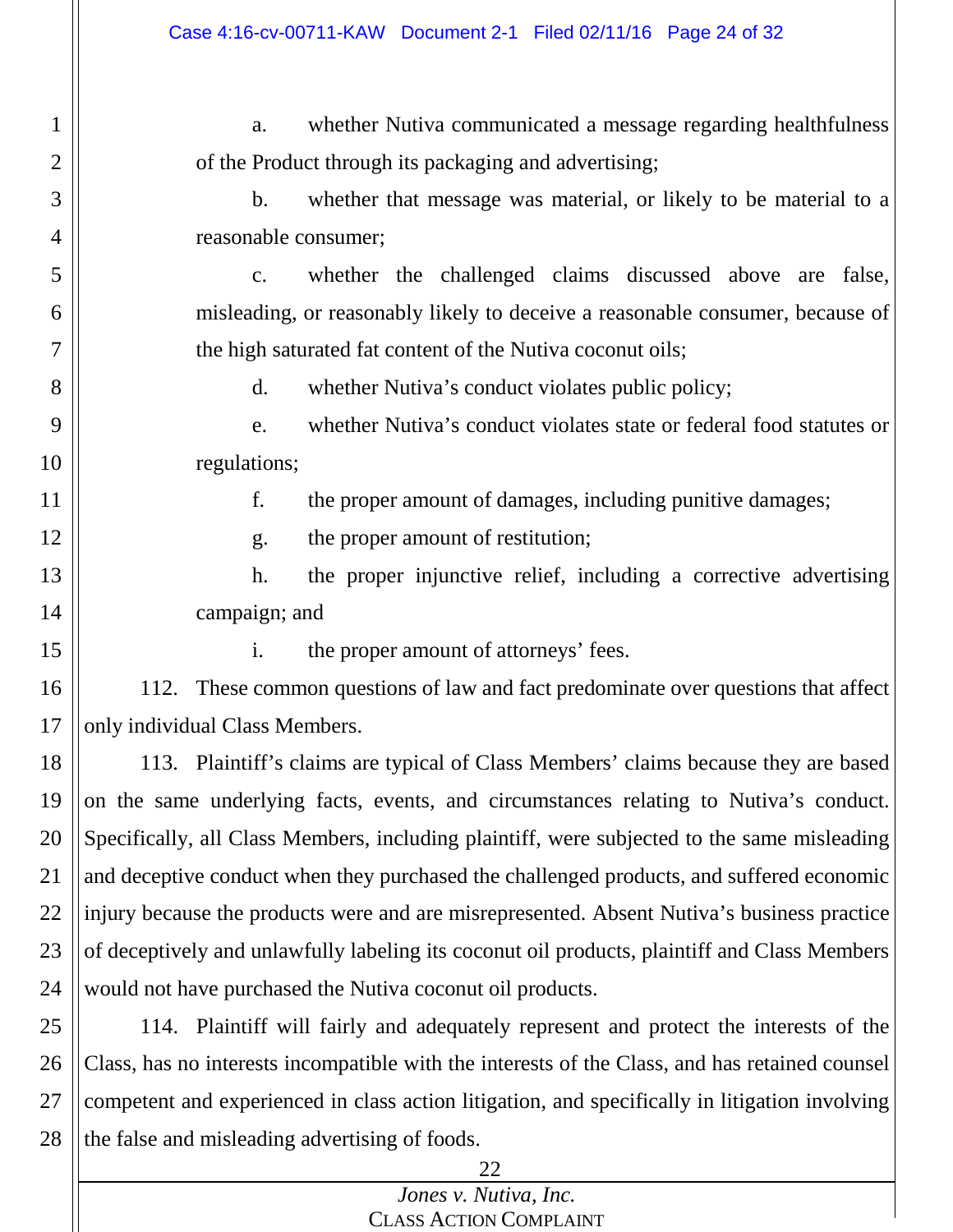| $1 \parallel$ | 115. Class treatment is superior to other options for resolution of the controversy            |
|---------------|------------------------------------------------------------------------------------------------|
|               | 2    because the relief sought for each Class Member is small such that, absent representative |
|               | 3 litigation, it would be infeasible for Class Members to redress the wrongs done to them.     |

4 5 116. Questions of law and fact common to the Class predominate over any questions affecting only individual Class Members.

6  $\overline{7}$ 117. Defendant has acted on grounds applicable to the Class, thereby making appropriate final injunctive and declaratory relief concerning the Class as a whole.

| $\prime$ | appropriate final infunctive and declaratory reflect concerning the Class as a whole. |                                                                                           |  |
|----------|---------------------------------------------------------------------------------------|-------------------------------------------------------------------------------------------|--|
| 8        |                                                                                       | <b>CAUSES OF ACTION</b>                                                                   |  |
| 9        |                                                                                       | <b>FIRST CAUSE OF ACTION</b>                                                              |  |
| 10       | Violations of the Unfair Competition Law,                                             |                                                                                           |  |
| 11       | Cal. Bus. & Prof. Code §§ 17200 et seq.                                               |                                                                                           |  |
| 12       |                                                                                       | 118. Plaintiff realleges and incorporates the allegations elsewhere in the Complaint      |  |
| 13       | as if set forth in full herein.                                                       |                                                                                           |  |
| 14       |                                                                                       | 119. The UCL prohibits any "unlawful, unfair or fraudulent business act or practice."     |  |
| 15       | Cal. Bus. & Prof. Code § 17200.                                                       |                                                                                           |  |
| 16       |                                                                                       | 120. The acts, omissions, misrepresentations, practices, and non-disclosures of           |  |
| 17       | Nutiva as alleged herein constitute business acts and practices.                      |                                                                                           |  |
| 18       |                                                                                       | <b>Fraudulent</b>                                                                         |  |
| 19       |                                                                                       | 121. A statement or practice is fraudulent under the UCL if it is likely to deceive the   |  |
| 20       | public, applying a reasonable consumer test.                                          |                                                                                           |  |
| 21       |                                                                                       | 122. As set forth herein, Nutiva's claims relating to its coconut oil products are likely |  |
| 22       | to deceive reasonable consumers and the public.                                       |                                                                                           |  |
| 23       |                                                                                       | <b>Unlawful</b>                                                                           |  |
| 24       |                                                                                       | 123. The acts alleged herein are "unlawful" under the UCL in that they violate at least   |  |
| 25       | the following laws:                                                                   |                                                                                           |  |
| 26       |                                                                                       | The False Advertising Law, Cal. Bus. & Prof. Code §§ 17500 et seq.;                       |  |
| 27       |                                                                                       | The Consumers Legal Remedies Act, Cal. Civ. Code §§ 1750 et seq.;                         |  |
| 28       |                                                                                       | The Federal Food, Drug, and Cosmetic Act, 21 U.S.C. §§ 301 <i>et seq.</i> ; and           |  |
|          |                                                                                       | 23                                                                                        |  |
|          | Jones v. Nutiva, Inc.                                                                 |                                                                                           |  |
|          |                                                                                       | <b>CLASS ACTION COMPLAINT</b>                                                             |  |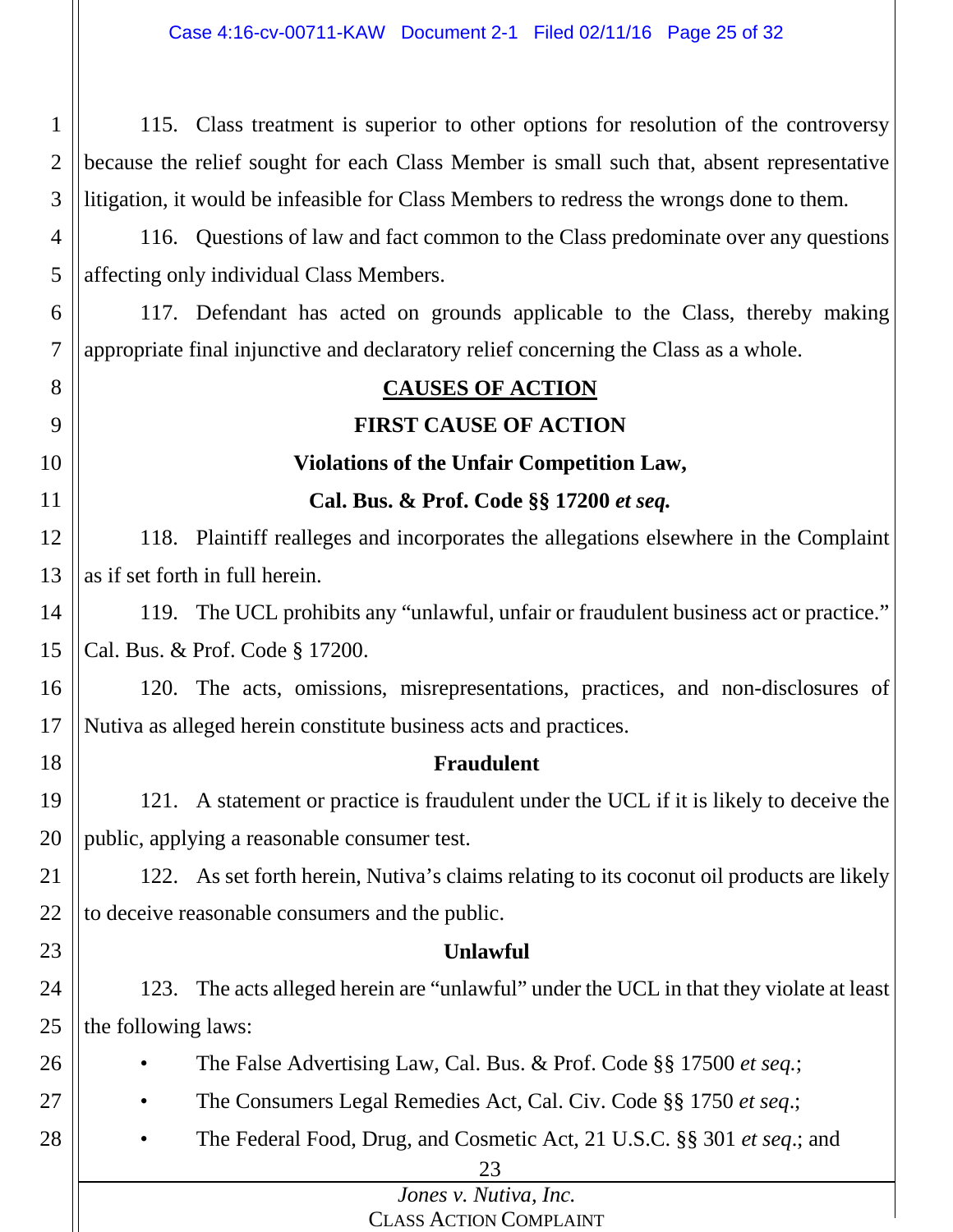• The California Sherman Food, Drug, and Cosmetic Law, Cal. Health & Safety Code §§ 110100 *et seq*.

### **Unfair**

124. Nutiva's conduct with respect to the labeling, advertising, and sale of its coconut oil products was and is unfair because Nutiva's conduct was and is immoral, unethical, unscrupulous, or substantially injurious to consumers, and the utility of its conduct, if any, does not outweigh the gravity of the harm to its victims.

8 9 10 11 12 125. Nutiva's conduct with respect to the labeling, advertising, and sale of the coconut oil products was and is also unfair because it violates public policy as declared by specific constitutional, statutory or regulatory provisions, including but not limited to the False Advertising Law, portions of the Federal Food, Drug, and Cosmetic Act, and portions of the California Sherman Food, Drug, and Cosmetic Law.

13 14 15 16 126. Nutiva's conduct with respect to the labeling, advertising, and sale of the coconut oil products was and is also unfair because the consumer injury was substantial, not outweighed by benefits to consumers or competition, and not one consumers themselves could reasonably have avoided.

17 18 127. Nutiva profited from its sales of the falsely, deceptively, and unlawfully advertised products to unwary consumers.

19 20 21 128. Plaintiff and Class Members are likely to continue to be damaged by Nutiva's deceptive trade practices because Nutiva continues to disseminate misleading information. Thus, injunctive relief enjoining Nutiva's deceptive practices is proper.

22 23 24 129. Nutiva's conduct caused and continues to cause substantial injury to plaintiff and the other Class Members. Plaintiff has suffered injury in fact as a result of Nutiva's unlawful conduct.

25 26 130. In accordance with Bus. & Prof. Code § 17203, plaintiff seeks an order enjoining Nutiva from continuing to conduct business through unlawful, unfair, and/or fraudulent acts and practices, and to commence a corrective advertising campaign.

1

2

3

4

5

6

7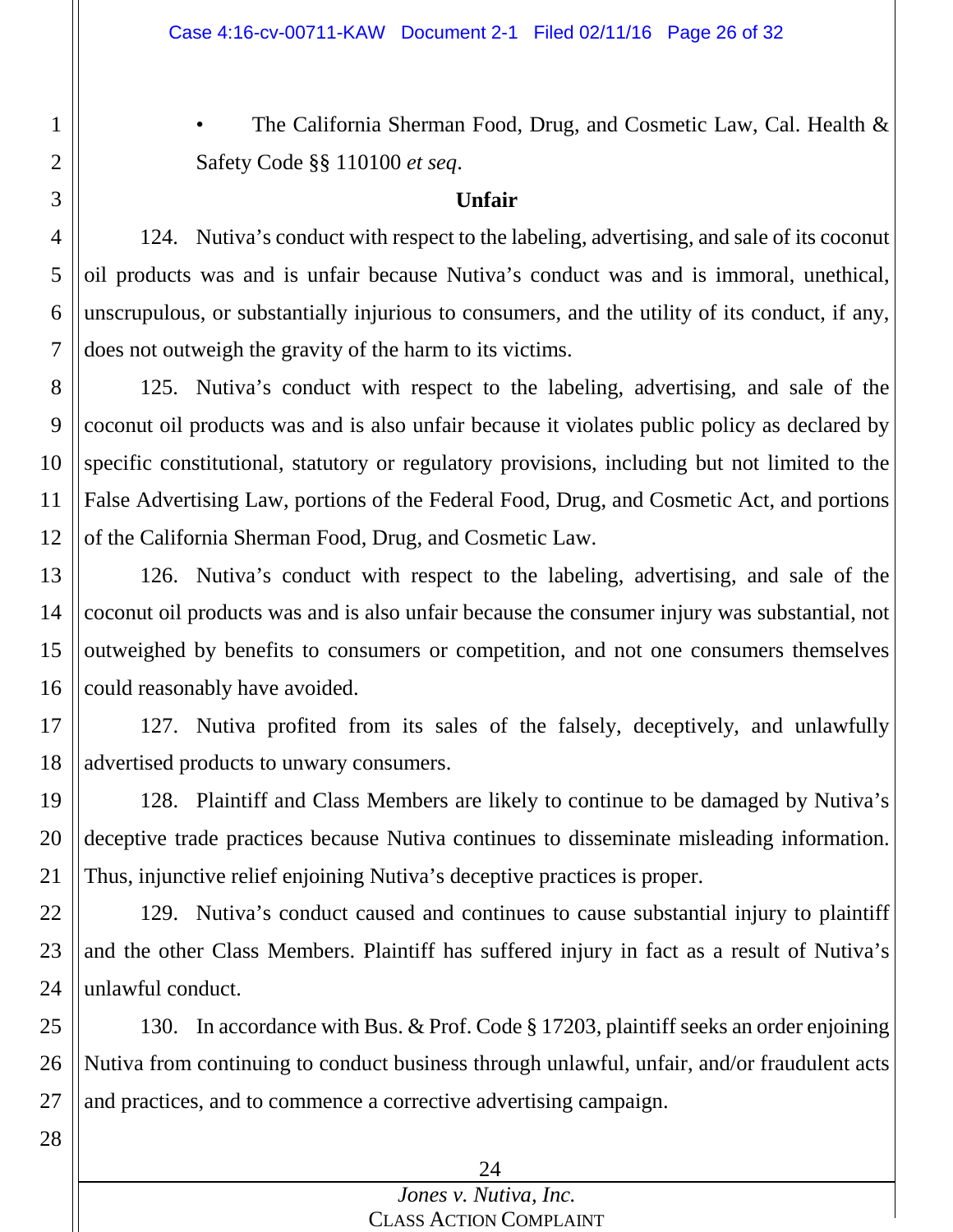2 3 131. Plaintiff, on behalf of himself and the Class, also seeks an order for restitution of all monies from the sale of Nutiva's coconut oils, which were unjustly acquired through acts of unlawful competition.

## **SECOND CAUSE OF ACTION**

### **Violations of the False Advertising Law,**

### **Cal. Bus. & Prof. Code §§ 17500** *et seq.*

7 8 132. Plaintiff realleges and incorporates the allegations elsewhere in the Complaint as if set forth in full herein.

9 10 11 12 13 133. The FAL provides that "[i]t is unlawful for any person, firm, corporation or association, or any employee thereof with intent directly or indirectly to dispose of real or personal property or to perform services" to disseminate any statement "which is untrue or misleading, and which is known, or which by the exercise of reasonable care should be known, to be untrue or misleading." Cal. Bus. & Prof. Code § 17500.

14 15 16 134. It is also unlawful under the FAL to disseminate statements concerning property or services that are "untrue or misleading, and which is known, or which by the exercise of reasonable care should be known, to be untrue or misleading." *Id*.

17 18 19 135. As alleged herein, the advertisements, labeling, policies, acts, and practices of Nutiva relating to its coconut oils misled consumers acting reasonably as to the healthfulness of the products.

20 21 22 23 136. Plaintiff suffered injury in fact as a result of Nutiva's actions as set forth herein because plaintiff purchased the Nutiva coconut oil in reliance on Nutiva's false and misleading marketing claims that the product, among other things, is healthy, healthier than butter, and does not negatively affect blood cholesterol levels.

24 25 26 27 137. Nutiva's business practices as alleged herein constitute unfair, deceptive, untrue, and misleading advertising pursuant to the FAL because Nutiva has advertised its products in a manner that is untrue and misleading, which Nutiva knew or reasonably should have known, and omitted material information from its advertising.

1

4

5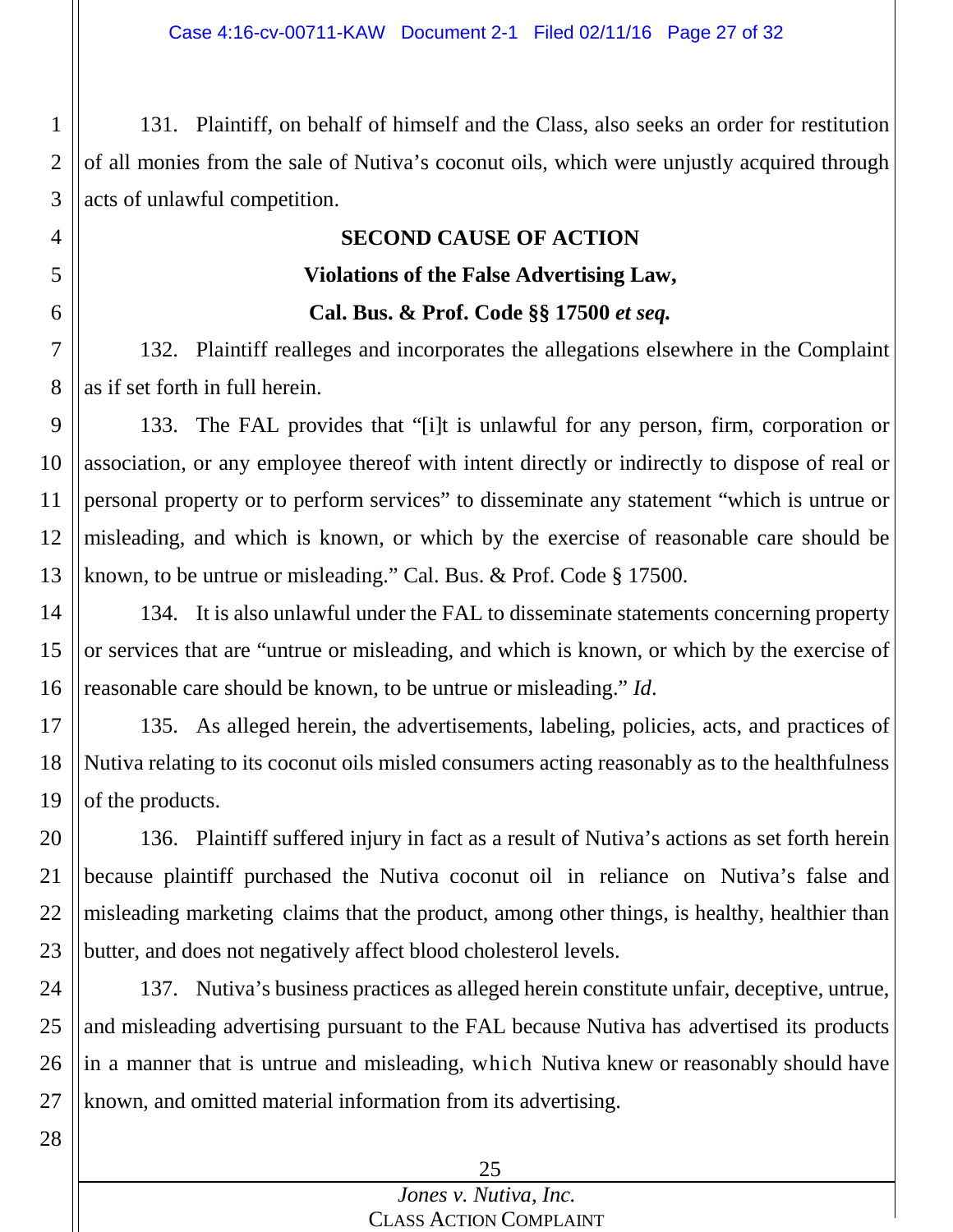1 2 138. Nutiva profited from its sales of the falsely and deceptively advertised coconut oil products to unwary consumers.

3 4 5 139. As a result, plaintiff, the Class, and the general public are entitled to injunctive and equitable relief, restitution, and an order for the disgorgement of the funds by which Nutiva was unjustly enriched.

6 7 8 9 140. Pursuant to Cal. Bus. & Prof. Code § 17535, plaintiff, on behalf of himself and the Class, seeks an order enjoining Nutiva from continuing to engage in deceptive business practices, false advertising, and any other act prohibited by law, including those set forth in this Complaint.

### **THIRD CAUSE OF ACTION**

### **Violations of the Consumer Legal Remedies Act,**

### **Cal. Civ. Code §§ 1750** *et seq.*

13 14 141. Plaintiff realleges and incorporates the allegations elsewhere in the Complaint as if set forth in full herein.

15 16 17 142. The CLRA prohibits deceptive practices in connection with the conduct of a business that provides goods, property, or services primarily for personal, family, or household purposes.

18 19 20 21 143. Nutiva's false and misleading labeling and other policies, acts, and practices were designed to, and did, induce the purchase and use of its products for personal, family, or household purposes by plaintiff and other members of the Class, and thereby violated and continue to violate at least the following sections of the CLRA:

22

10

11

12

a. § 1770(a)(5): representing that goods have characteristics, uses, or benefits which they do not have;

- b.  $\S$  1770(a)(7): representing that goods are of a particular standard, quality, or grade if they are of another;
- 26 27

28

23

24

25

c.  $\S 1770(a)(9)$ : advertising goods with intent not to sell them as advertised; and

26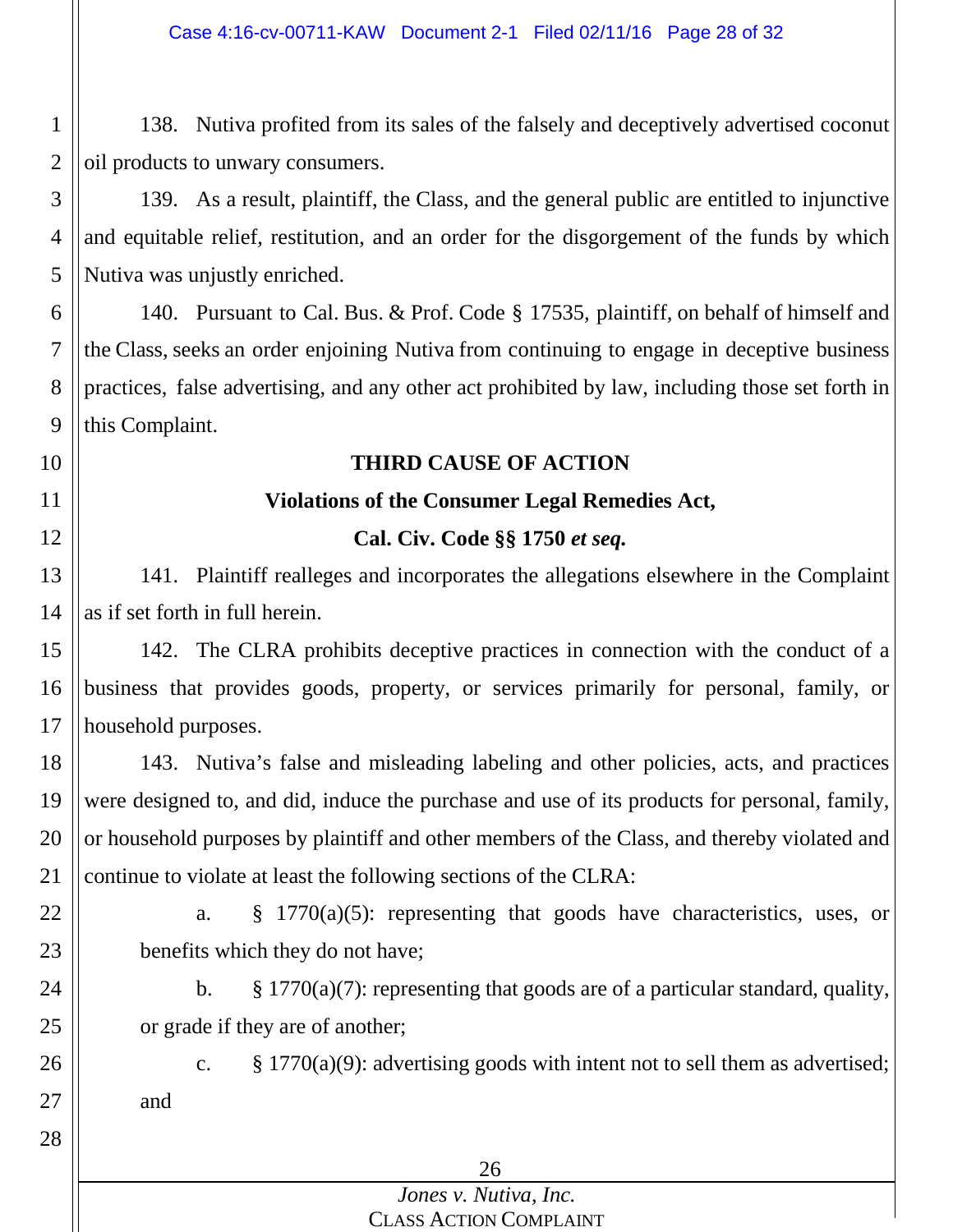d.  $\&$  1770(a)(16): representing the subject of a transaction has been supplied in accordance with a previous representation when it has not.

4 144. Nutiva profited from its sales of the falsely, deceptively and unlawfully advertised coconut oil products to unwary consumers.

5 6 7 8 9 145. As a result, plaintiff and the Class have suffered harm, and therefore seek (a) actual damages in the amount of the total retail sales price of the Nutiva coconut oils sold throughout the Class Period to all Class Members, (b) punitive damages in an amount sufficient to deter and punish, (c) injunctive relief in the form of modified advertising and a corrective advertising plan, and (d) restitution.

10 11 146. Nutiva's wrongful business practices constituted, and constitute, a continuing course of conduct in violation of the CLRA.

12 13 14 15 16 147. Pursuant to California Civil Code § 1782, on October 22, 2015, plaintiff sent written notice to Nutiva of his claims, but Nutiva failed to remedy the violations within 30 days thereafter. Because Nutiva failed to implement remedial measures, plaintiff, on behalf of himself and the Class, seeks injunctive relief under Civil Code § 1782(d), as well as actual and punitive damages, including attorneys' fees.

17 18 148. In compliance with Cal. Civ. Code § 1780(d), Plaintiff's affidavit(s) of venue is filed concurrently herewith, attached to the Complaint.

# **FOURTH CAUSE OF ACTION Breach of Express Warranties, Cal. Com. Code § 2313(1)**

22 23 149. Plaintiff realleges and incorporates the allegations elsewhere in the Complaint as if set forth in full herein.

24 25 26 27 150. Through the Nutiva coconut oil product labels, Nutiva made affirmations of fact or promises, and made descriptions of goods, that formed part of the basis of the bargain, in that plaintiff and the Class purchased the products in reasonable reliance on those statements. Cal. Com. Code § 2313(1). These affirmations include, *inter alia*, "Superfood," "Coconut is

28

19

20

21

1

2

3

### 27 *Jones v. Nutiva, Inc.*

CLASS ACTION COMPLAINT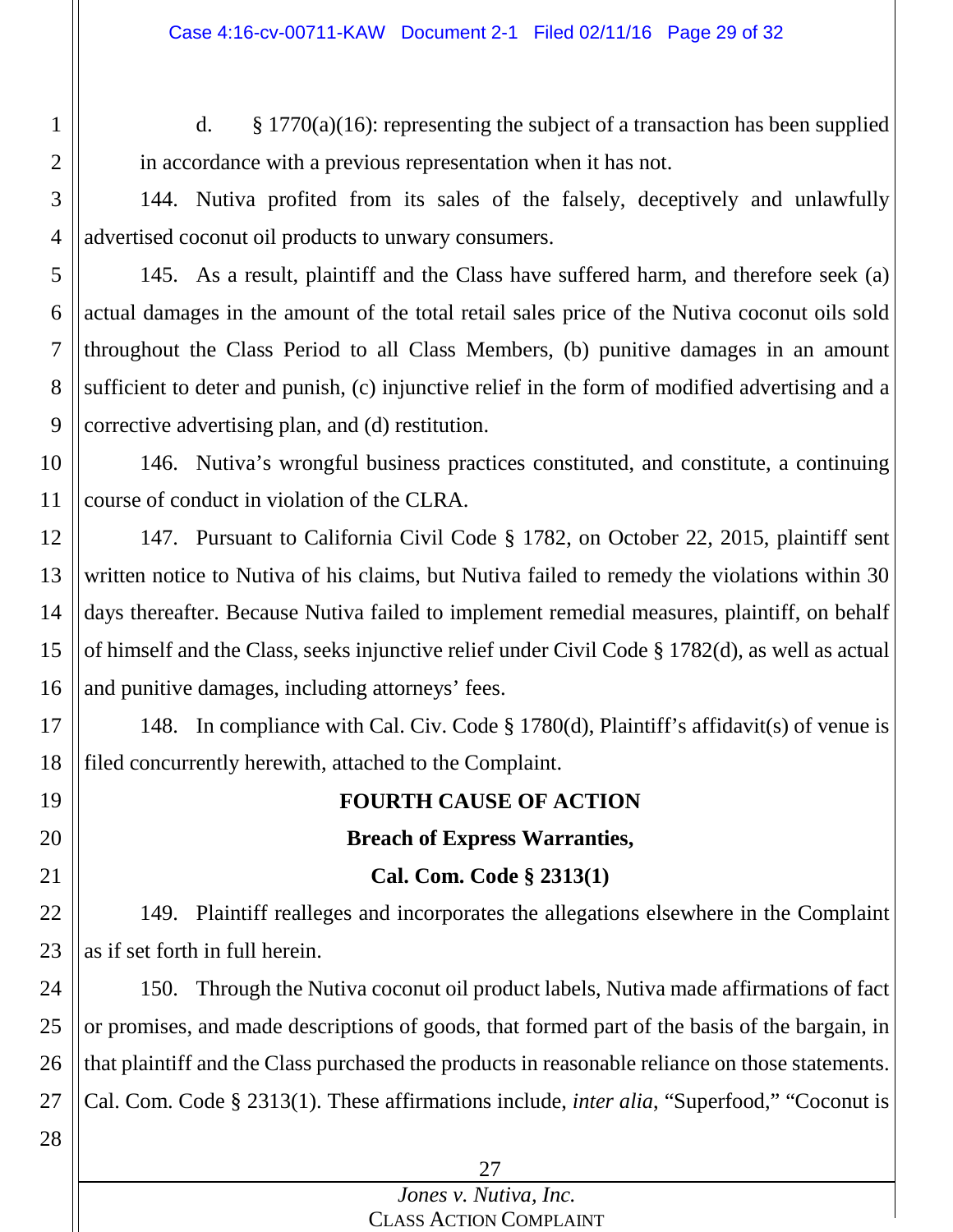1 2 one of the world's most nourishing foods," "is 'better than butter,'" and "A nutritious substitute in baking."

3 4 5 151. Nutiva breached its express warranties by selling products that are not healthy, not healthier than butter, and that negatively affects cholesterol levels increasing risk of CHD and stroke.

6 7 152. That breach actually and proximately caused injury in the form of the lost purchase price that plaintiff and Class members paid for the Nutiva coconut oil products.

# **FIFTH CAUSE OF ACTION Breach of Implied Warranty of Merchantability, Cal. Com. Code § 2314**

11 12 153. Plaintiff realleges and incorporates the allegations elsewhere in the Complaint as if set forth in full herein.

13 14 15 16 154. Nutiva, through its acts and omissions set forth herein, in the sale, marketing and promotion of the Nutiva coconut oil products, made representations to plaintiff and the Class that, among other things, the product is healthy. Plaintiff and the Class bought the Nutiva coconut oil manufactured, advertised, and sold by Nutiva, as described herein.

17 18 19 155. Nutiva is a merchant with respect to the goods of this kind which were sold to plaintiff and the Class, and there was, in the sale to plaintiff and other consumers, an implied warranty that those goods were merchantable.

20 21 156. However, Nutiva breached that implied warranty in that Nutiva coconut oil products are not healthy, as set forth in detail herein.

22 23 24 157. As an actual and proximate result of Nutiva's conduct, plaintiff and the Class did not receive goods as impliedly warranted by Nutiva to be merchantable in that they did not conform to promises and affirmations made on the container or label of the goods.

25 26 158. Plaintiff and Class have sustained damages as a proximate result of the foregoing breach of implied warranty in the amount of the products' purchase price.

27 28

8

9

10

28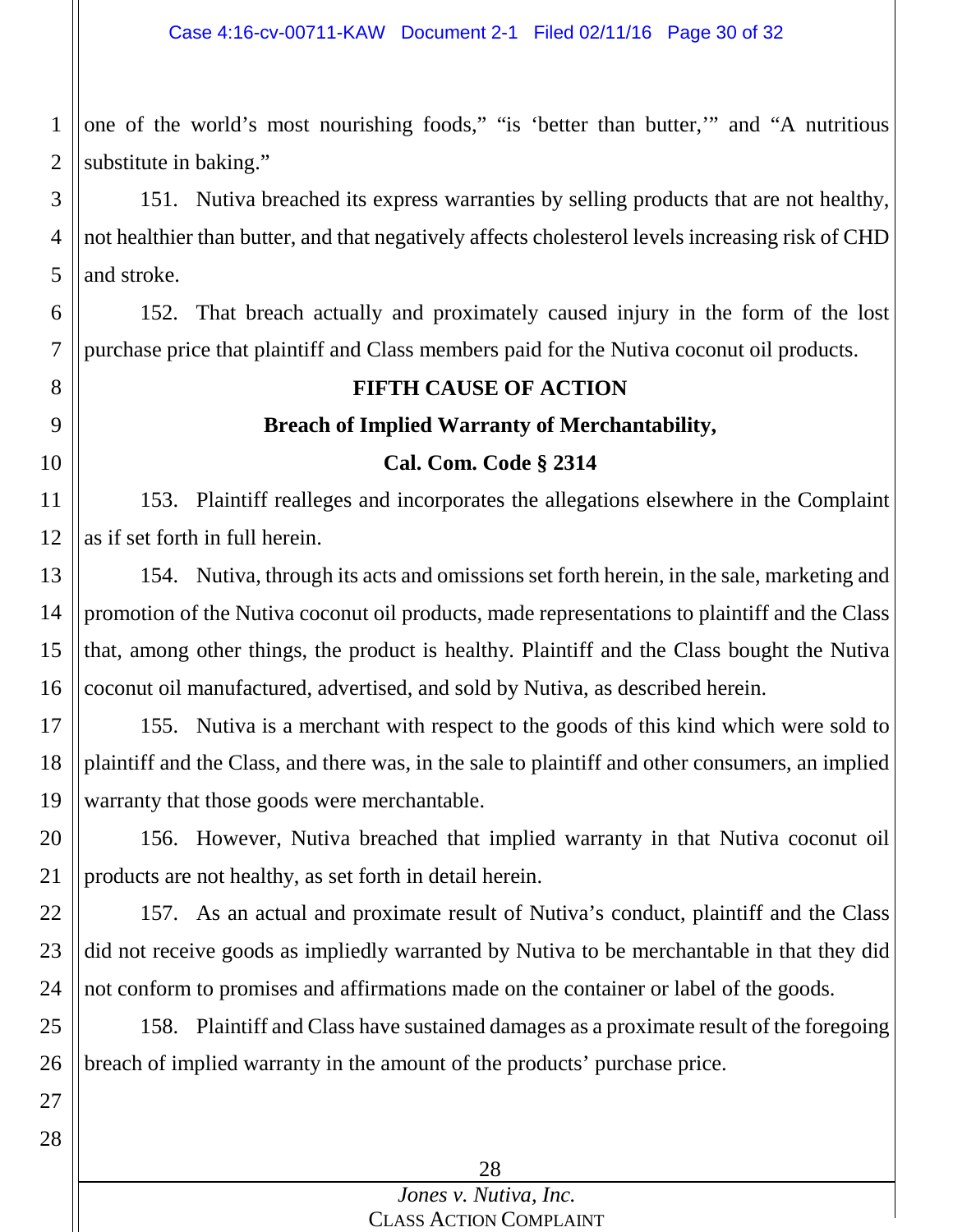### **PRAYER FOR RELIEF**

1

2

3

4

5

6

7

8

9

10

11

12

13

14

15

16

17

18

19

20

21

22

23

///

///

///

///

///

///

24

25

26

27

28

159. Wherefore, plaintiff, on behalf of himself, all others similarly situated, and the general public, prays for judgment against Nutiva as to each and every cause of action, and the following remedies:

A. An Order declaring this action to be a proper class action and appointing undersigned counsel as class counsel;

B. An Order requiring Nutiva to bear the cost of class notice;

C. An Order compelling Nutiva to conduct a corrective advertising campaign;

D. An Order compelling Nutiva to destroy all misleading and deceptive advertising materials and product labels;

E. An Order requiring Nutiva to disgorge all monies, revenues, and profits obtained by means of any wrongful act or practice;

F. An Order requiring Nutiva to pay restitution to restore all funds acquired by means of any act or practice declared by this Court to be an unlawful, unfair, or fraudulent business act or practice, untrue or misleading advertising, plus pre-and post-judgment interest thereon;

G. An Order requiring Nutiva to pay actual and punitive damages where permitted under law;

H. An award of attorneys' fees and costs; and

I. Any other and further relief that Court deems necessary, just, or proper.

29